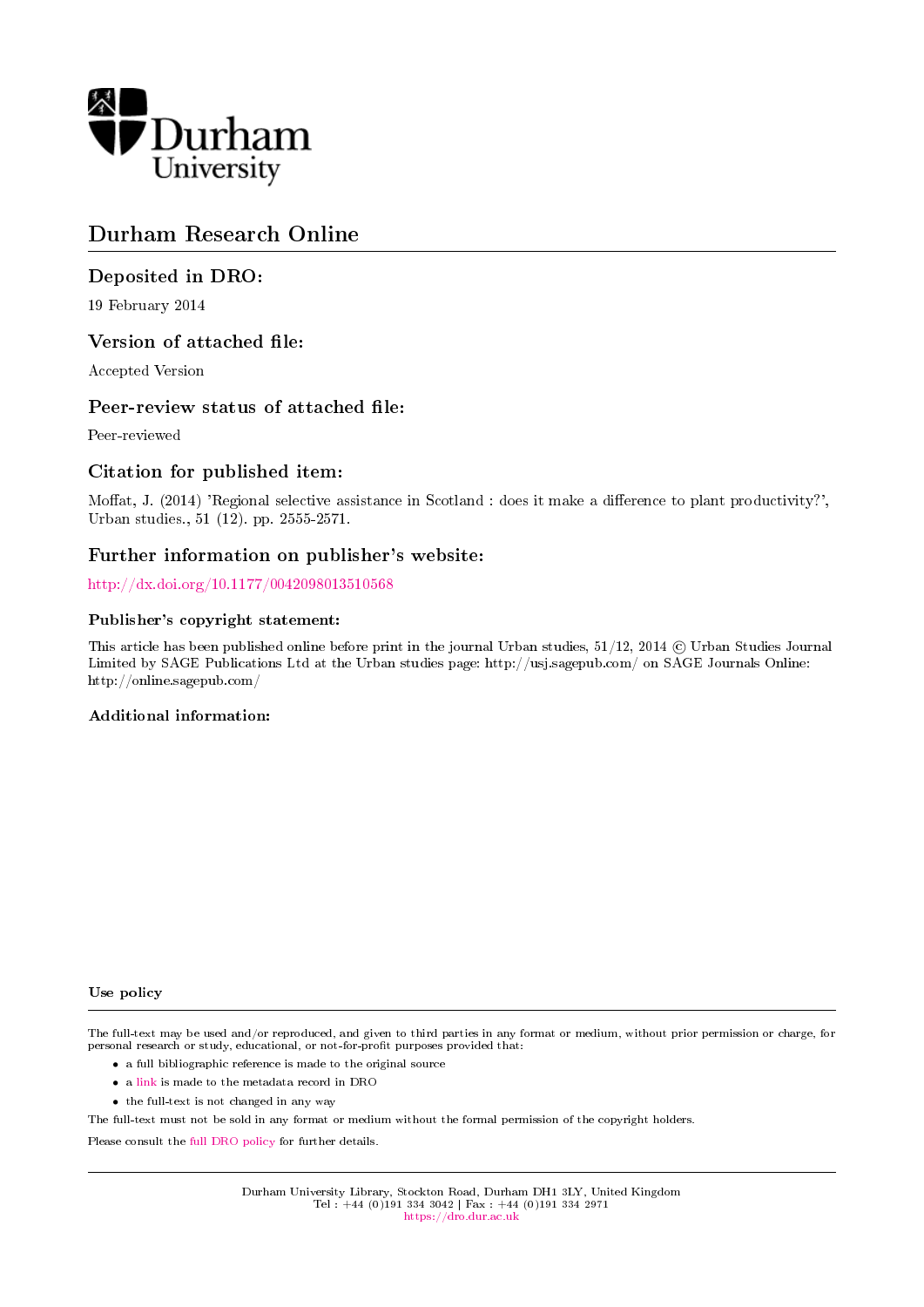# REGIONAL SELECTIVE ASSISTANCE IN SCOTLAND: DOES IT MAKE A DIFFERENCE TO PLANT PRODUCTIVITY?

#### John Moffat

Economics, Finance and Accounting, Durham University Business School, Mill Hill Lane, Durham DH1 3LB, UK. Email: [john.moffat@durham.ac.uk](mailto:john.moffat@durham.ac.uk)

# **Abstract**

This paper examines whether receipt of an RSA grant has a causal impact on plant TFP. To tackle the problem of self-selection into the treatment group, propensity score matching is employed. In order to control for the endogeneity of other variables in the model, estimations are performed using the system GMM estimator. The results show that for low technology manufacturing, receipt of an RSA grant leads to a fall in TFP.

JEL classifications: D24, J24, L52, L60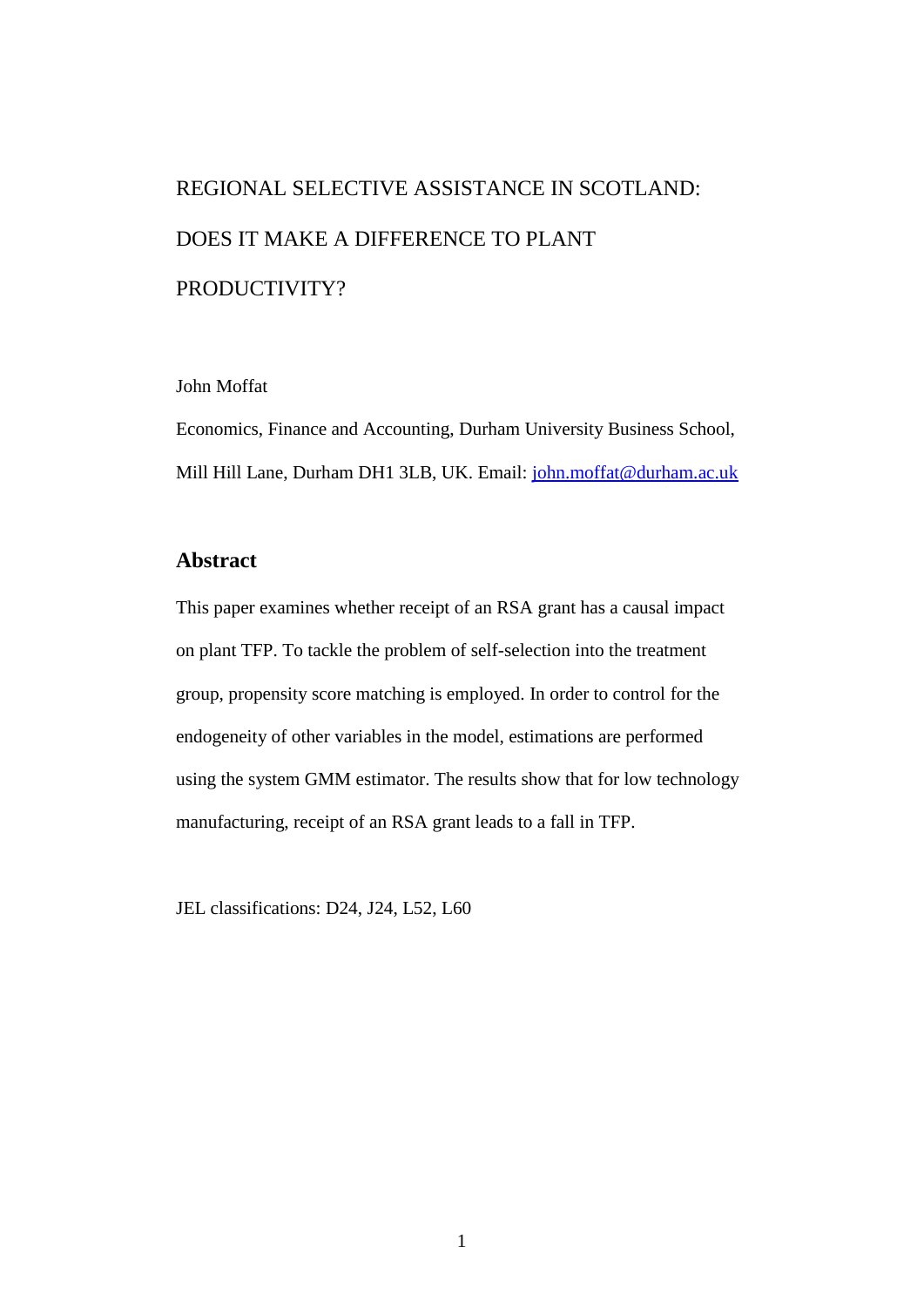# **Introduction**

 $\overline{a}$ 

Regional Selective Assistance (RSA) is the largest and oldest business support scheme currently operating in Scotland. On average, almost £50 million (2003 prices) of RSA grants were offered and accepted in Scotland per annum between 1973 and 2003. This is far larger than expenditure on other schemes such as the Small Firm Merit Awards for Research and Technology (SMART) and Support for Products under Research (SPUR) schemes for which the average value of grants offered and accepted per annum during the period of operation was £568 thousand and £809 thousand respectively.

RSA provides grants to plants undertaking investment projects in economically deprived 'Assisted Areas'<sup>1</sup>. Eligible investment includes expenditure on land, buildings, plant, machinery and software. As a component of regional policy, the scheme is principally designed to safeguard and generate employment in the Assisted Areas. As such, many of the grants are given to help foreign firms establish plants in Scotland. $2$  The amount that can be offered is determined by a number of factors including

 $1$ . The map of assisted areas is developed by the UK and devolved governments in accordance with EU regional aid guidelines.

 $2 \text{ According to the most recent annual summary}, 26\%$  of the accepted offers in 2010/11 were made to foreign-owned companies while 52% of the total value of accepted offers went to foreign-owned companies (Scottish Enterprise, 2011).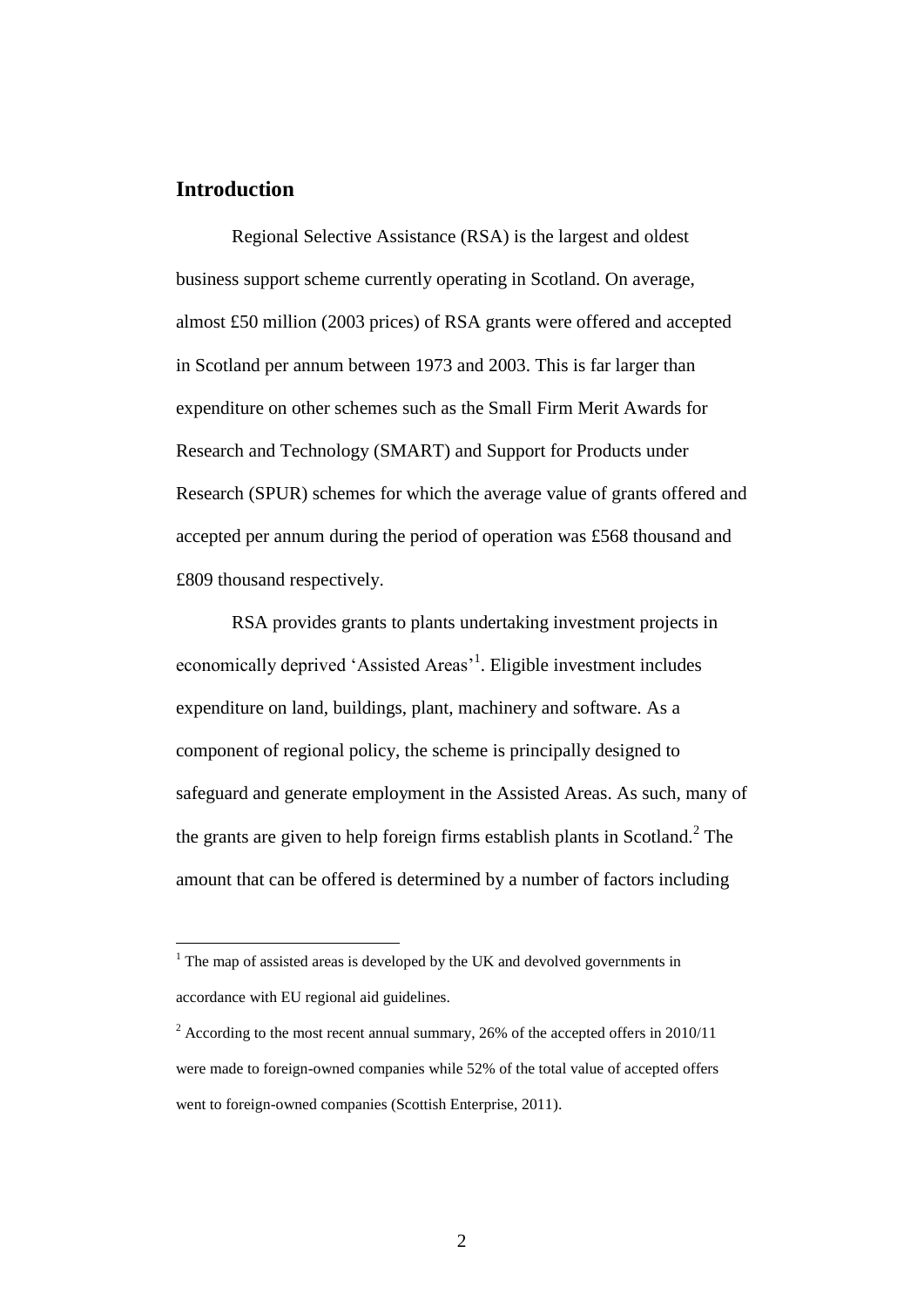the location and size of the project and the number of jobs it will create or safeguard. In order to receive an RSA grant, an additionality criterion must be satisfied which requires that awards will only be made if the project could not have proceeded in the same form and time frame without the grant. A displacement criterion must also be met which demands that the jobs created by the project must not be offset by job losses in other Assisted Areas in Scotland.

This paper examines whether receipt of an RSA grant has a causal impact on plant total factor productivity (TFP) in Scotland using a dataset created by merging the Selective Assistance Management Information System (SAMIS), a register of RSA recipients dating from 1972 when the scheme began, into the longitudinal Annual Respondents Database (ARD). This is an important question given the importance of productivity in determining living standards.<sup>3</sup> If RSA grants merely support plants that would otherwise be forced to close, these subsidies may impede the Schumpeterian process of 'creative destruction' that creates growth in the economy by shifting resources from low to high productivity plants (Schumpeter, 1943). On the other hand, if the resources previously

 $3$  According to Krugman (1997), in the determination of living standards, 'productivity isn't everything but in the long run, it is almost everything'. Similarly, Baumol (1984) states that 'it can be said without exaggeration that in the long run probably nothing is as important for economic welfare as the rate of productivity growth'. Empirical evidence showing the importance of productivity is provided by the OECD (2003).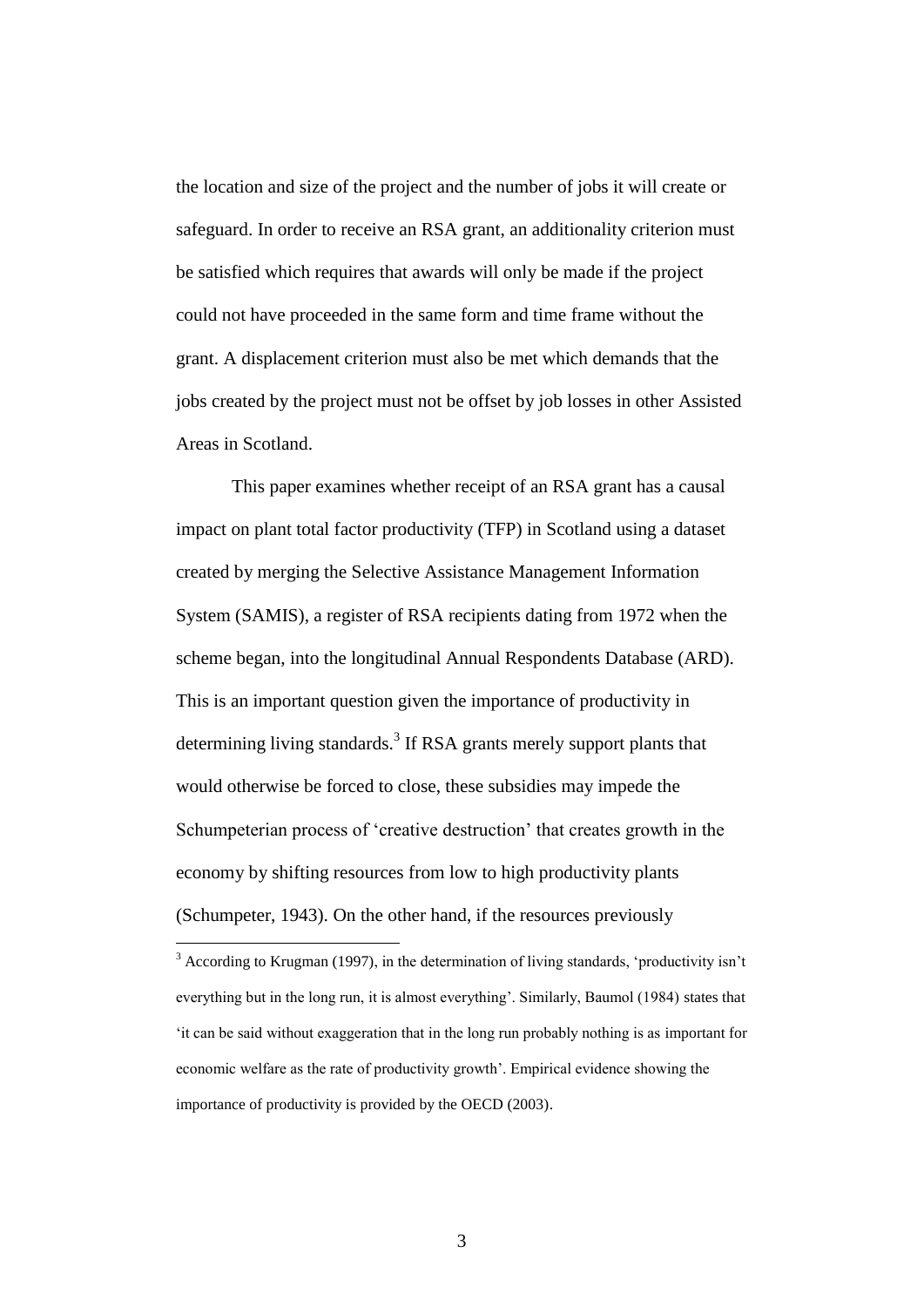employed by the plant would be redundant after closure of the plant, the subsidy would make a positive contribution to growth in the economy.

TFP is used instead of labour productivity because it is a better measure of efficiency and technology and will therefore be a stronger determinant of plant performance. Furthermore, labour productivity, unlike TFP, is determined by factor input levels in addition to levels of efficiency and technology (Harris, 2005). Receipt of a grant will have a positive impact on the employment of capital and labour because, in the case of capital, grants are only provided after expenditure on capital has occurred and, in the case of labour, 'clawback' clauses dictate that grants must be returned if employment targets are not met. This is shown empirically by Criscuolo et al. (2009). The impact of RSA on labour productivity will therefore be determined jointly by its impact on employment, capital and TFP and will therefore be difficult to interpret.

The analysis is conducted separately for the high-tech, medium hightech, medium low-tech and low-tech sectors of the economy. Such a disaggregation is necessary because different sectors will operate with different production technologies and the impact of RSA is therefore likely to differ across sector.

RSA may have both positive and negative impacts on TFP. Harris (1991) argues that there are two main channels through which an RSA grant may improve TFP. The first is by allowing the acquisition of modern capital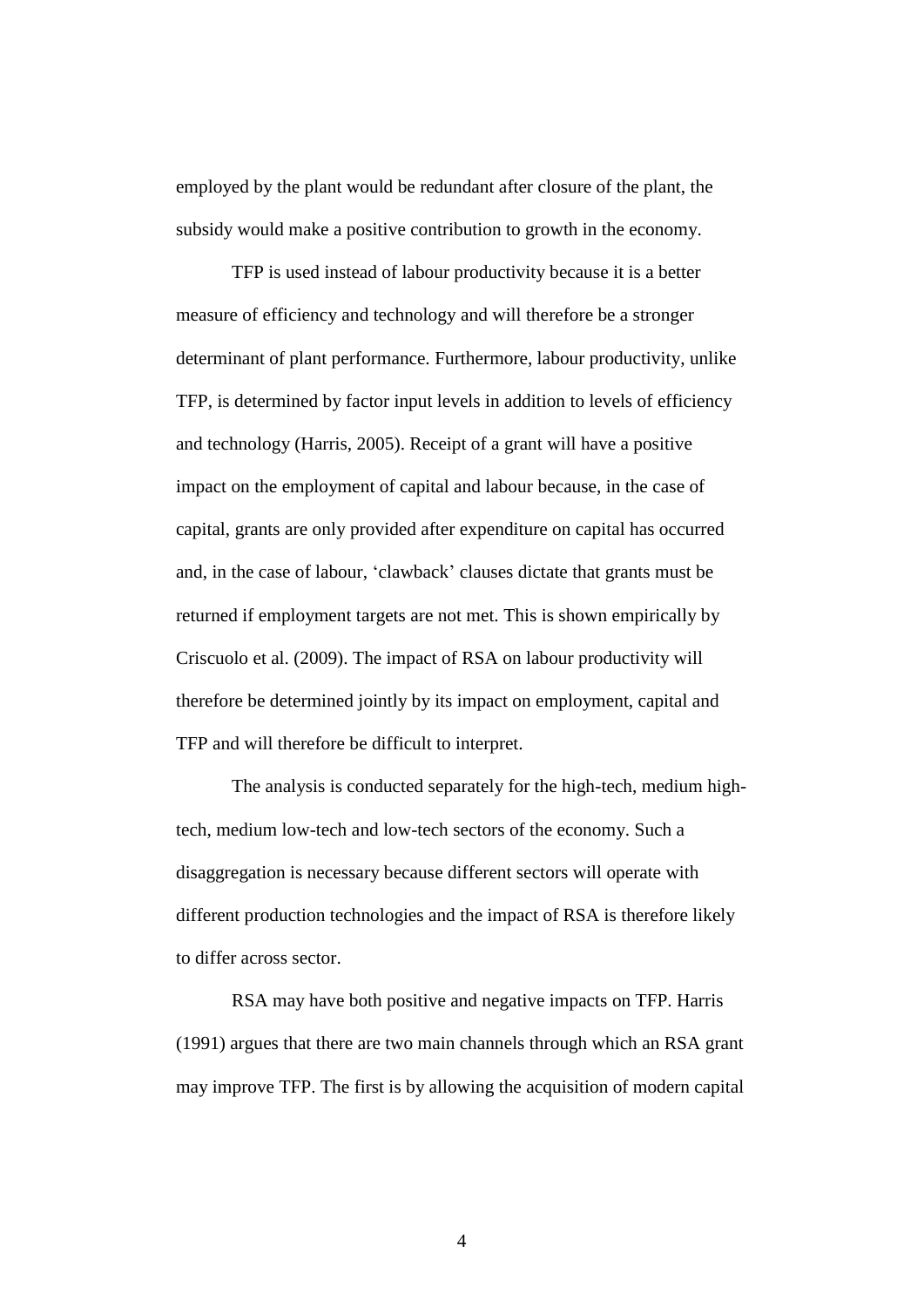which requires the reorganisation of the plant along more efficient lines. For example, movement to a new plant, the acquisition of new machinery or investment in information and communication technology may trigger a wholesale reorganisation of production processes which will have an impact on TFP. An RSA grant may also raise TFP by allowing the plant to create a new product that can be produced with greater efficiency than older product.

On the other hand, RSA may have a negative impact on TFP if firms can increase their profits by accepting the grant and increasing their use of capital and labour beyond the point at which they would operate if they did not receive the grant. In this situation, the grant can be regarded as compensation from the government to the firm for the loss of profits that the firm would incur from operating at a point with sub-optimally high employment.

Previous studies have generally failed to find a statistically significant impact of receipt of an RSA grant on productivity. One exception is Harris and Robinson (2004) who, using a control group consisting of all untreated plants in Great Britain (GB), find a positive and statistically significant impact on TFP for RSA recipients throughout GB for the period, 1990-1998. However, when the model is estimated using a control group drawn from untreated plants from the assisted areas, they find that it is only RSA recipients in Scotland that received a large TFP boost. Their results also confirm that plants assisted by RSA are a self-selected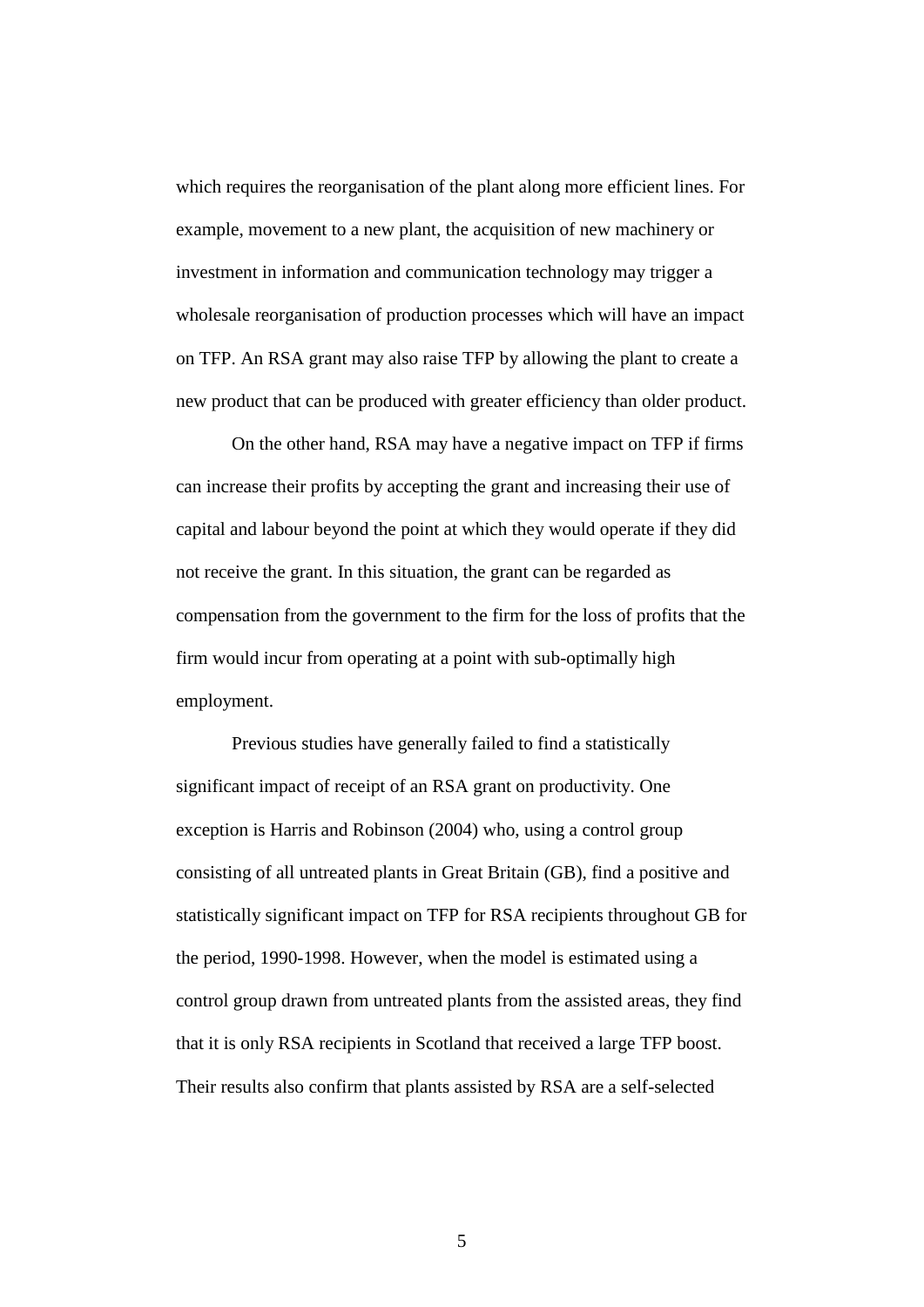group of the population of plants which have lower than average productivity before receiving the grant. Criscuolo et al. (2009), using ARD data covering the period, 1988-2003, do not find a significant effect of RSA on either labour productivity or TFP in GB using an instrumental variables strategy. Finally, Hart et al. (2008), using the control functions approach on cross-sectional data taken from a telephone survey of Scottish firms, do not find a positive impact of receipt of an RSA grant on labour productivity. While the latter two papers use appropriate methods to tackle the consequences of self-selection into the treatment group, they fail to deal with the endogeneity of other explanatory variables in the model. Harris and Robinson (2004), by contrast, do not employ a sufficiently sophisticated method to control for self-selection but do control for the endogeneity of control variables. The strategy below addresses both sources of bias.

The paper is organised as follows: section 2 sets out the methodology; section 3 describes the data; section 4 provides the results and section 5 concludes.

# **Methodology**

Consider the following Cobb-Douglas production function:

(1) 
$$
Y_{it} = A_{it} E_{it}^{\beta_E} M_{it}^{\beta_M} K_{it}^{\beta_K},
$$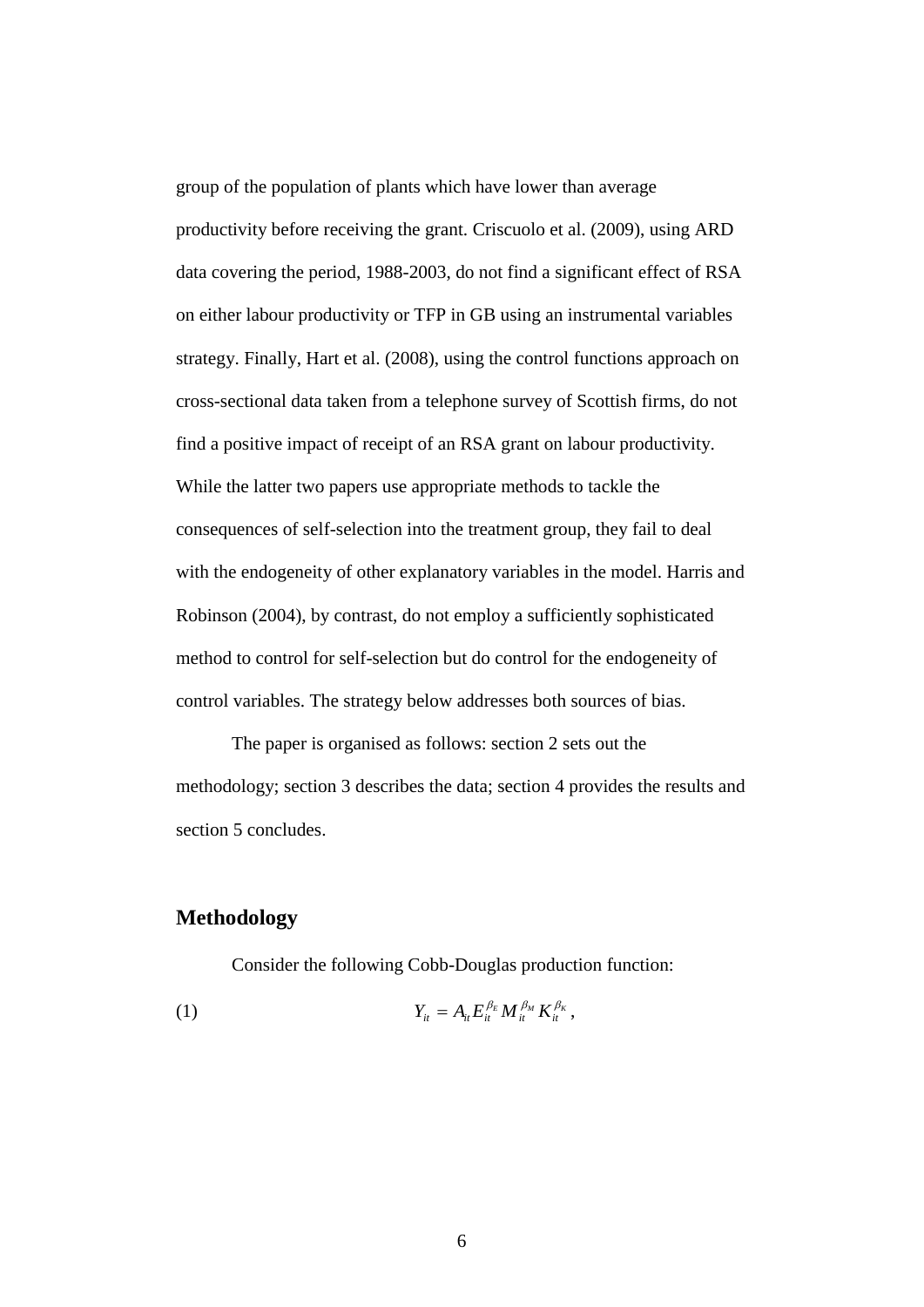where  $Y_{it}$  is gross output in plant *i* at time *t*,  $E_{it}$  represents employment,  $M_{it}$  is intermediate inputs,  $K_{it}$  represents the capital stock and  $A_{it}$  is TFP. Taking natural logs of equation (1) gives:

(2) 
$$
y_{it} = \beta_E e_{it} + \beta_M m_{it} + \beta_K k_{it} + a_{it},
$$

where the lower case is used to denote the natural logarithm of a variable.

It is postulated that the natural logarithm of TFP can be modelled as follows:

(3) 
$$
a_{it} = \beta_X x_{it} + \beta_{ATT} D_{it} + (\eta_i + \upsilon_{it}),
$$

where  $x_{it}$  is a vector of variables thought to influence TFP (in which continuous variables are logged) and  $D<sub>it</sub>$  is a dummy taking the value of one if a plant receives an RSA grant in that period or has done so in the past. The error term is composed of  $\eta_i$ , an unobservable, plant-specific, timeinvariant effect and  $v_{it}$ , a TFP shock. The RSA dummy is the key variable in the model as its coefficient,  $\beta_{ATT}$ , will provide the estimate of the impact of receiving an RSA grant on TFP.

The model is therefore:

(4) 
$$
y_{it} = \beta_E e_{it} + \beta_M m_{it} + \beta_K k_{it} + \beta_X x_{it} + \beta_{ATT} D_{it} + (\eta_i + v_{it}).
$$

The group of observations that receive 'treatment' are said to be selfselected when the decision of whether or not to receive 'treatment' is taken by the plant. In such a situation, the 'treatment' group is not a random sample of the population and will have characteristics that would lead to better or worse performance than observations in the 'untreated' group, in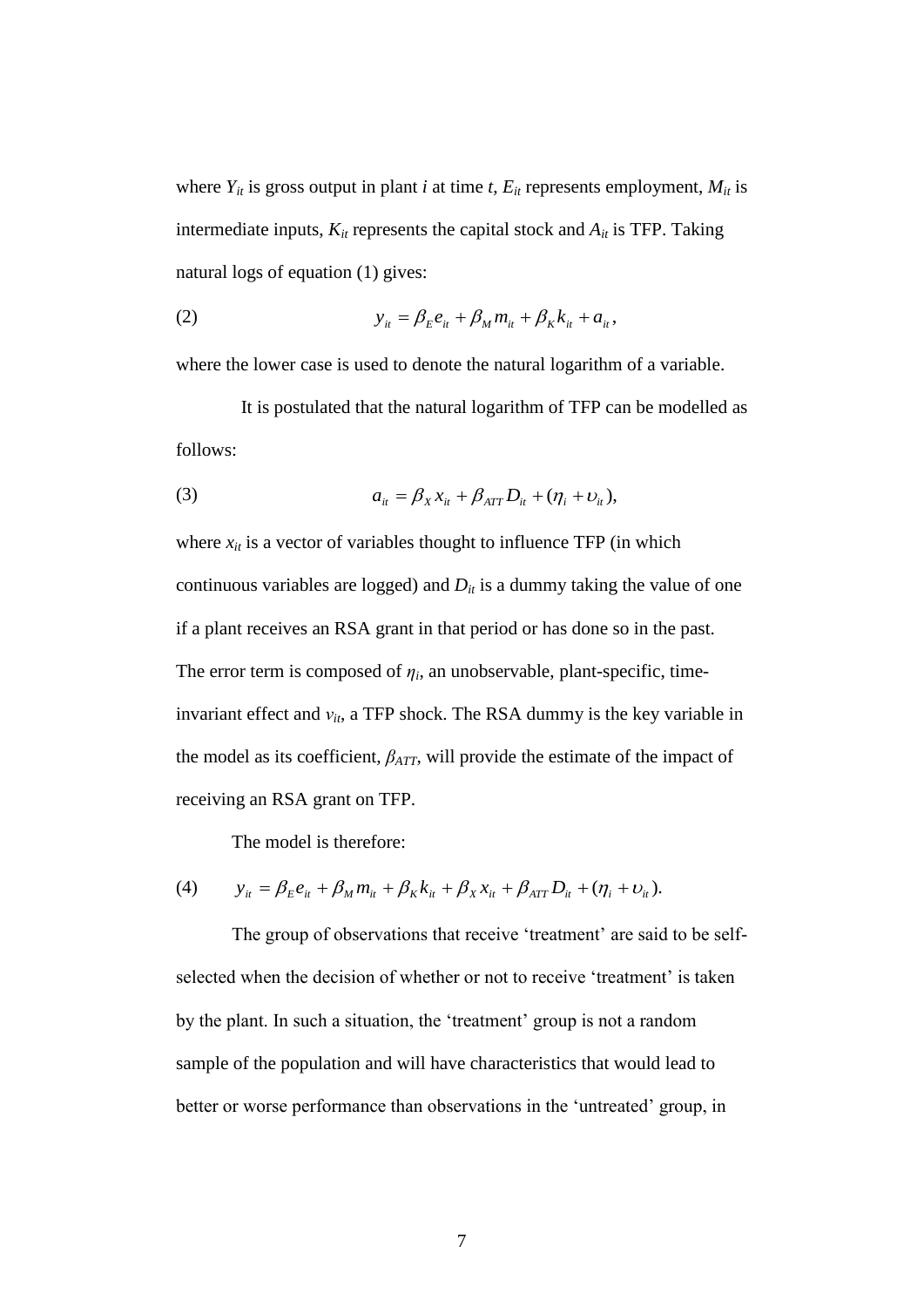the event that neither group received treatment. A comparison of the mean of an outcome variable across the 'treated' and 'untreated' groups will then not provide an unbiased estimate of the average effect of 'treatment' on the 'treated' (ATT) (see, for example, Blundell and Costa Dias, 2009, for a more detailed exposition of self-selected bias).<sup>4</sup>

Assuming that all relevant characteristics are observed, differences in characteristics across 'treated' and 'untreated' groups can be controlled for using a correctly specified regression. However, in practice, finding the correct specification is difficult. This is a serious problem as estimating an incorrectly specified equation will generate biased estimates of the 'treatment' effect because the estimate of the dependent variable for 'treated' plants, in the event that they did not receive 'treatment', is entirely dependent on the specification of the model for values of the covariates for which only 'treated' plants are observed (see, for example, Blundell et al., 2005). One solution to this problem is to create a matched sample in which 'treated' and 'untreated' plants are observed for all values of the covariates. This is done here using propensity score matching (see Dehejia and Wahba, 2002) which creates a sample that includes plants that received a grant and a

 $4$  Note that the decision of whether or not a grant application is successful is taken by a governmental body. However, this does not alter the fact that the 'treated' and 'untreated' group will have different characteristics. Indeed, if the government tries to choose 'winners', it will increase the likelihood of 'treated' and 'untreated' groups having different characteristics.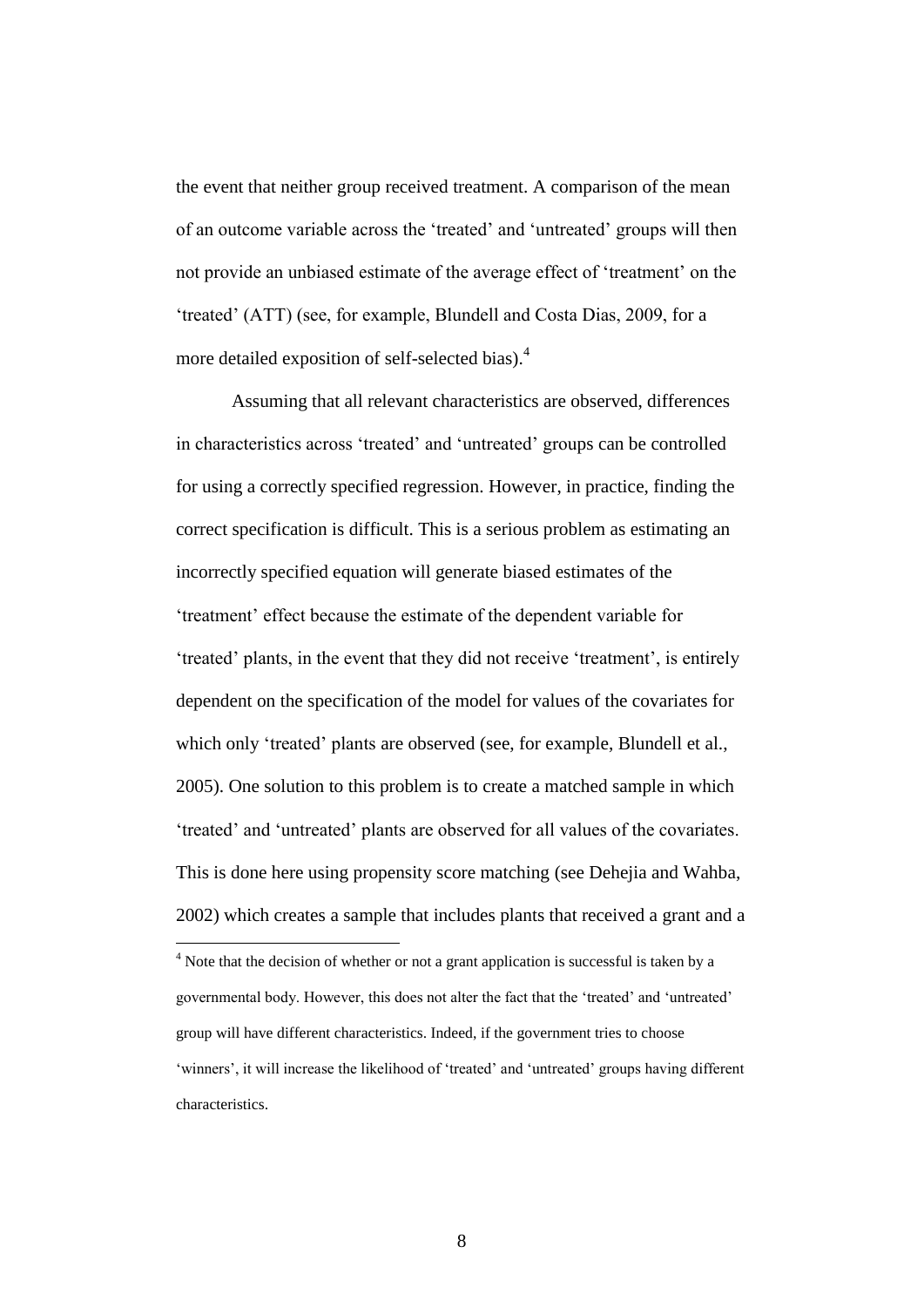sub-set of plants which did not receive a grant but which have characteristics that are similar to the treated plants. This is accomplished by estimating a probit model of 'treatment' status including variables that determine both output and whether a plant receives an RSA grant, and then matching on the estimated predicted values.<sup>5</sup> This approach will improve the match, or the balance, of the covariates across 'treated' and 'untreated' groups. The advantage of propensity score matching over other forms of matching is that it overcomes the difficulties of matching on a large number of variables (Zhao,  $2004$ ).<sup>6</sup>

The matching estimator, as commonly described (see, for example, Blundell et al., 2005), suggests that, once a matched sample has been constructed, a simple regression of the outcome variable on the 'treatment' dummy will provide an unbiased estimate of the 'treatment' effect. However, even within a matched sample, it is possible that large differences in the distribution of the covariates across 'treated' and 'untreated' observations may remain. This suggests that covariates ought to be included in the outcome regression to control for residual differences in the covariate

 $<sup>5</sup>$  Variables that determine output but not receipt of an RSA grant and variables that</sup> determine receipt of an RSA grant but not output are excluded because they do not cause differences in the value of the outcome variables across treated and untreated groups. <sup>6</sup> Propensity score matching is performed in Stata 9.2 using the 'psmatch2' command developed by Leuven and Sianesi (2003).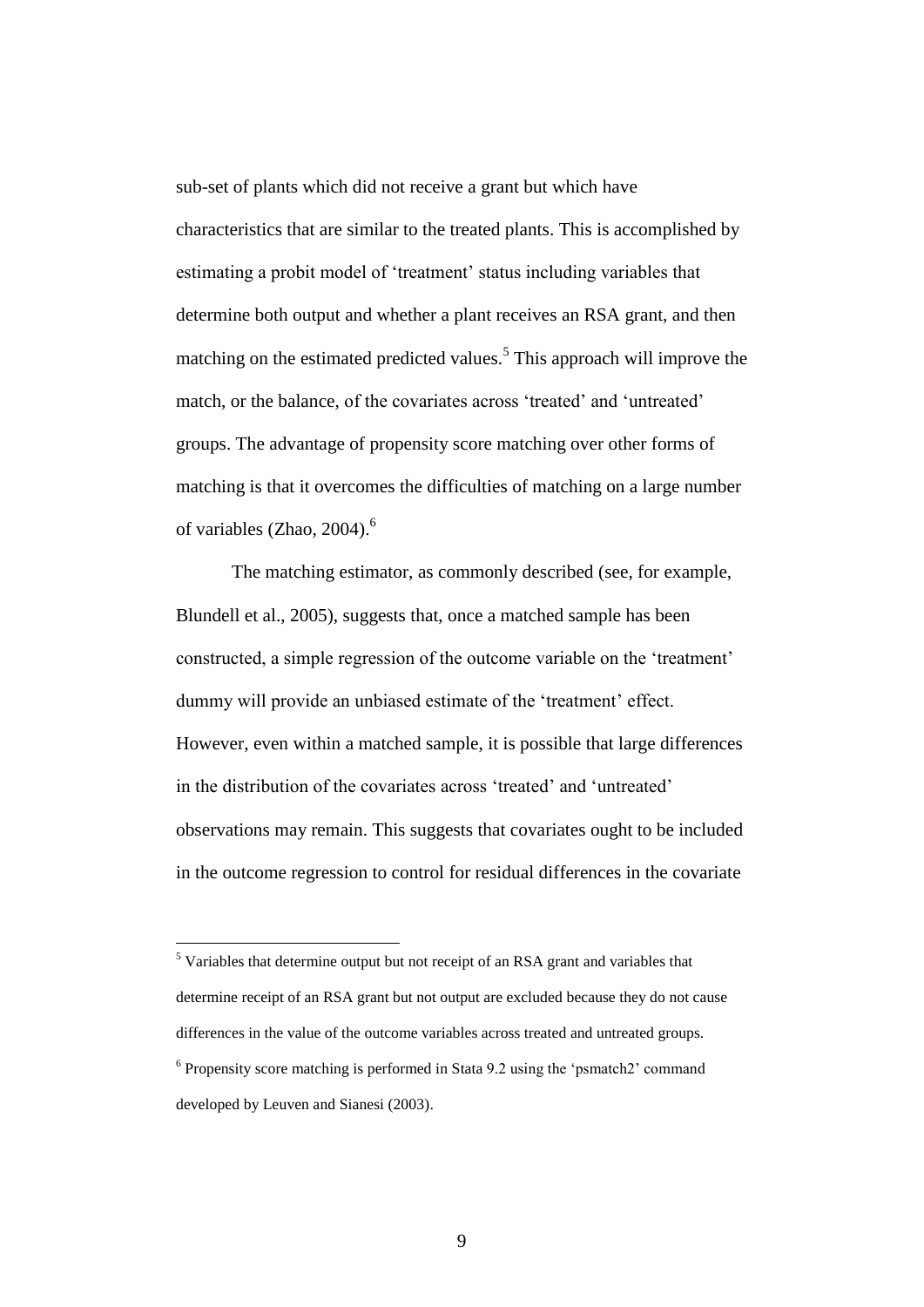distribution across 'treated' and 'untreated' groups. This approach is therefore a combination of matching and regression.<sup>7</sup>

Having constructed a matched sample, difficulties remain in the estimation of (4) due to the potential for simultaneity and attrition bias.<sup>8</sup> Simultaneity bias arises because plants may have some knowledge about the value of the productivity shock and use this knowledge to choose the level of inputs in the production function (Marschak and Andrews, 1944). Attrition bias is present if plants base their exit decisions on their productivity level. As plants with a larger capital stock will be able to withstand lower productivity levels, this will generate a negative correlation between the productivity shock and the capital stock variable. Although the main variable of interest is the RSA dummy, it is essential to deal with the endogeneity of other explanatory variables if an unbiased estimate of the ATT is to be obtained. This point is made forcefully by Frölich (2008) who shows that the asymptotic bias of the estimate of the treatment effect can be large if the endogeneity of other variables in the model is ignored.

Therefore, the coefficients in equation (4) will be estimated using the system GMM estimator developed by Blundell and Bond (1998) (see Bond,

<sup>&</sup>lt;sup>7</sup> Such an approach is recommended by Imbens and Wooldridge (2009) over the simple matching estimator in their survey of the literature.

<sup>8</sup> Van Beveren (2007) lists other potential sources of correlation between factor inputs and the error term.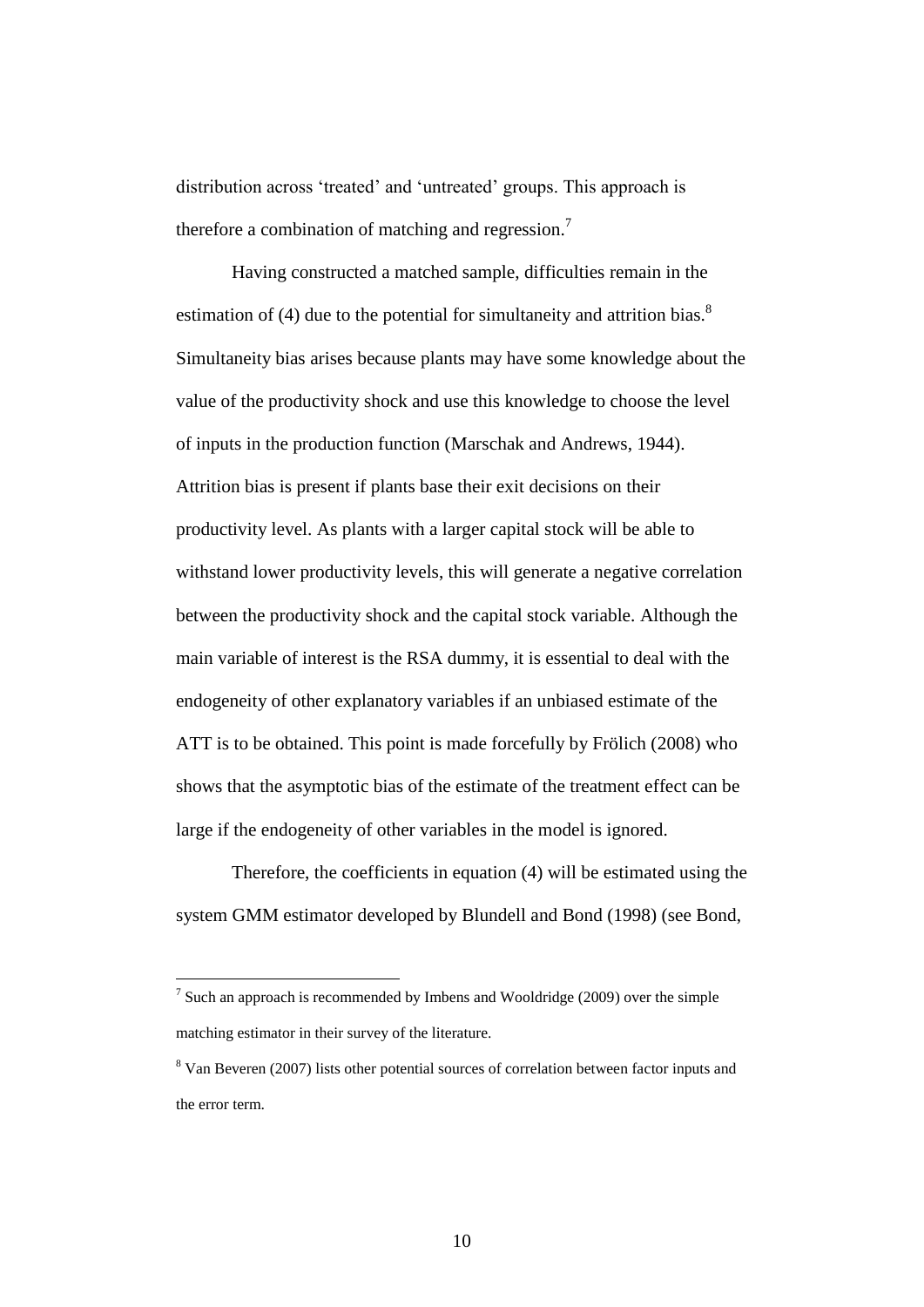2002 for an introduction). This estimates the equation as a system, using lagged levels and lagged first differences of the endogenous variables as instruments for the equations in first differences and levels respectively.<sup>9</sup> The endogenous variables in the model that will be dealt with in this way are employment, intermediate inputs and capital. It is assumed that the variables in  $x_{it}$  and  $D_{it}$  are exogenous<sup>10</sup>.

#### **Data**

 $\overline{a}$ 

The ARD is a longitudinal dataset containing financial variables such as investment, intermediate inputs and gross output collected at the reporting unit (or establishment) level on the basis of a stratified sampling frame. Other variables such as employment are given for all reporting units and plants (or local units) (see Griffith, 1999, and Robjohns, 2006 for more information on the ARD). When a plant cannot provide the full range of financial information necessary for the survey, another plant within the firm will report on their behalf and the reporting unit then consists of more than

 $9$  This estimator is implemented in Stata 9.2 using the 'xtabond2' command developed by Roodman (2005).

 $10$  The possibility that plants have unobserved characteristics that are correlated with the treatment dummy is not considered here. The existence of such characteristics would invalidate the conditional independence assumption (see e.g. Blundell et al, 2005), upon which this approach is based and cause biased estimates of the treatment effect.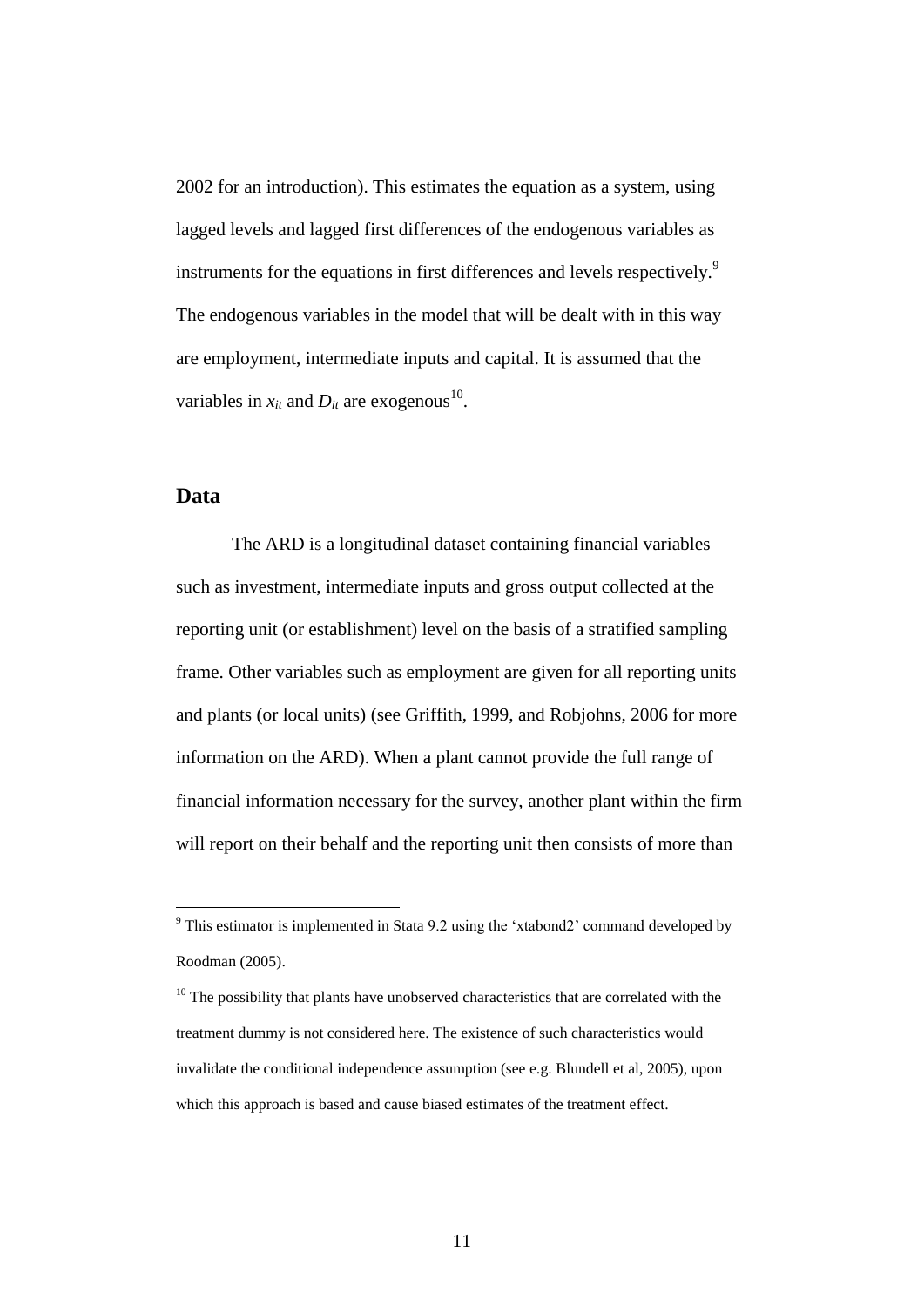one plant. When a plant can provide the required information and only reports on behalf of itself, the reporting unit consists of only one plant.

The nature of the ARD presents two issues that need to be addressed when estimating the impact of receiving an RSA grant. Firstly, the reporting unit is not an appropriate unit of analysis for estimating the impact of RSA grants because RSA is awarded to support investment in specific plants rather than throughout the enterprise. Secondly, the reporting unit is an accounting rather than an economic unit. As such, the number of plants covered by a reporting unit may change as enterprises open and close plants, buy and sell plants or simply because of changes in the way that an enterprise chooses to report to the ARD (Harris, 2005a). To permit analysis at the more appropriate plant level, it is therefore necessary to 'spread back' to the plant those financial variables that are only available in the ARD at the reporting unit. This is done using the plant level employment data available for all plants using the assumption of constant labour-investment ratios and labour productivity levels within reporting units. $^{11}$ 

To estimate the impact of receiving an RSA grant, it is, of course, necessary to identify which plants received assistance in the ARD. The

 $11$  Because the variance of the data is lower using this method than if data were available for every plant, the standard errors on the estimated coefficients will be artificially reduced. However, using reporting unit data is not a solution to this problem as it also reduces the variance of the data through the aggregation of potentially disparate plants.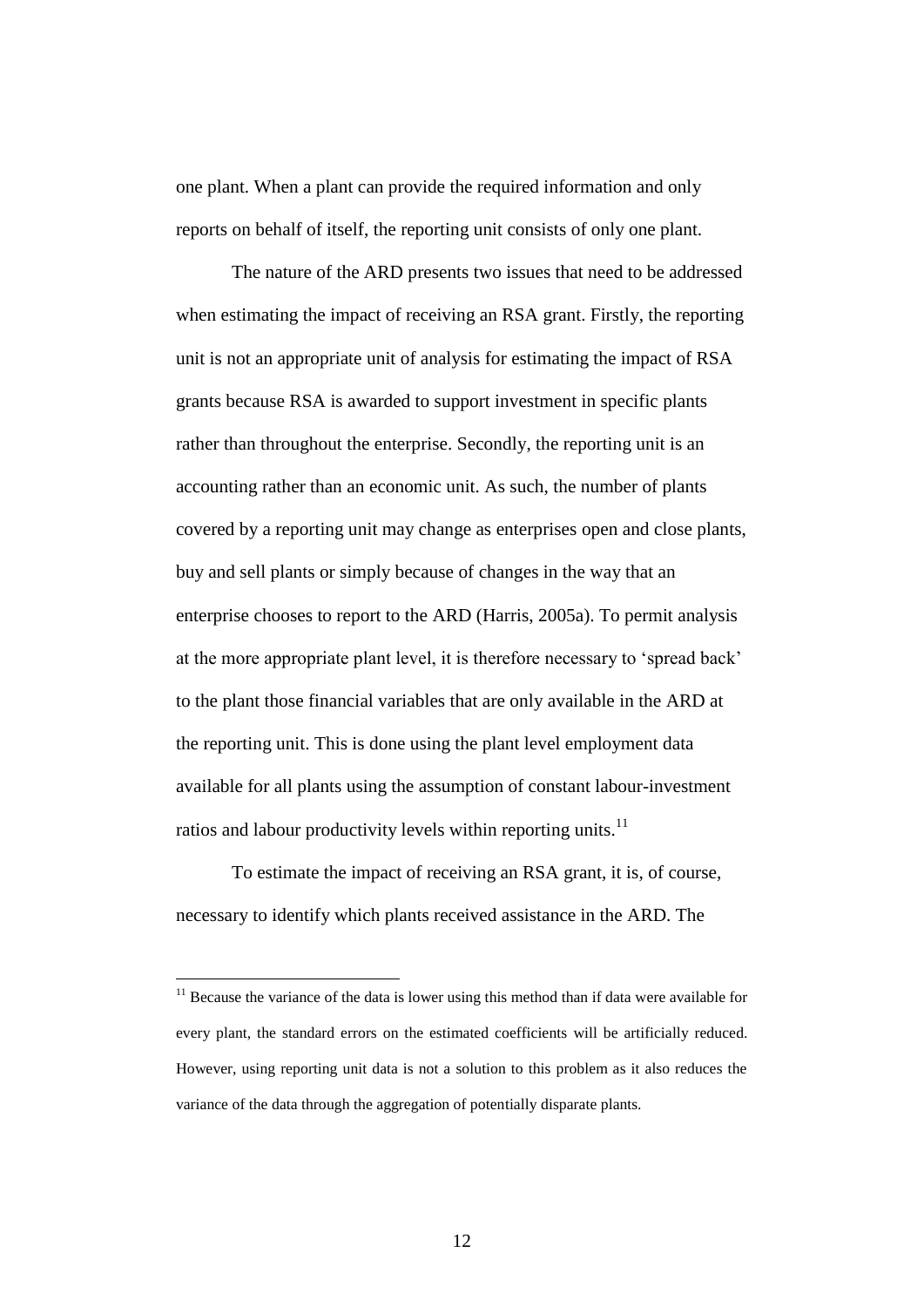SAMIS database, which is maintained by the Department of Business, Innovation and Skills, has data on firms in Great Britain that applied for an RSA grant. This includes the postcode, standard industrial classification (SIC) code and employment level of the applicant firm and the date on which the application was made. For successful applications, the date when the payment was made and the value of the grant are also recorded.

Variables common to both SAMIS and the ARD can then be used to identify plants in the ARD that had received an RSA grant. The starting point for the linking process was the linkage achieved by Harris (2005b). Further links were added on the basis of work done by Criscuolo et al. (2009). If a plant in SAMIS had still not been linked, matching was done manually using postcodes, SIC codes, employment levels and application years. In the end, this process achieved a link from SAMIS to the ARD of 91.4% of the manufacturing plants that received an RSA grant in Scotland. This is higher than the level achieved in previous studies using datasets created by combining SAMIS with the ARD (Harris and Robinson, 2004; Harris, 2005b; Criscuolo et al., 2009) and therefore provides a firmer basis for empirical analysis.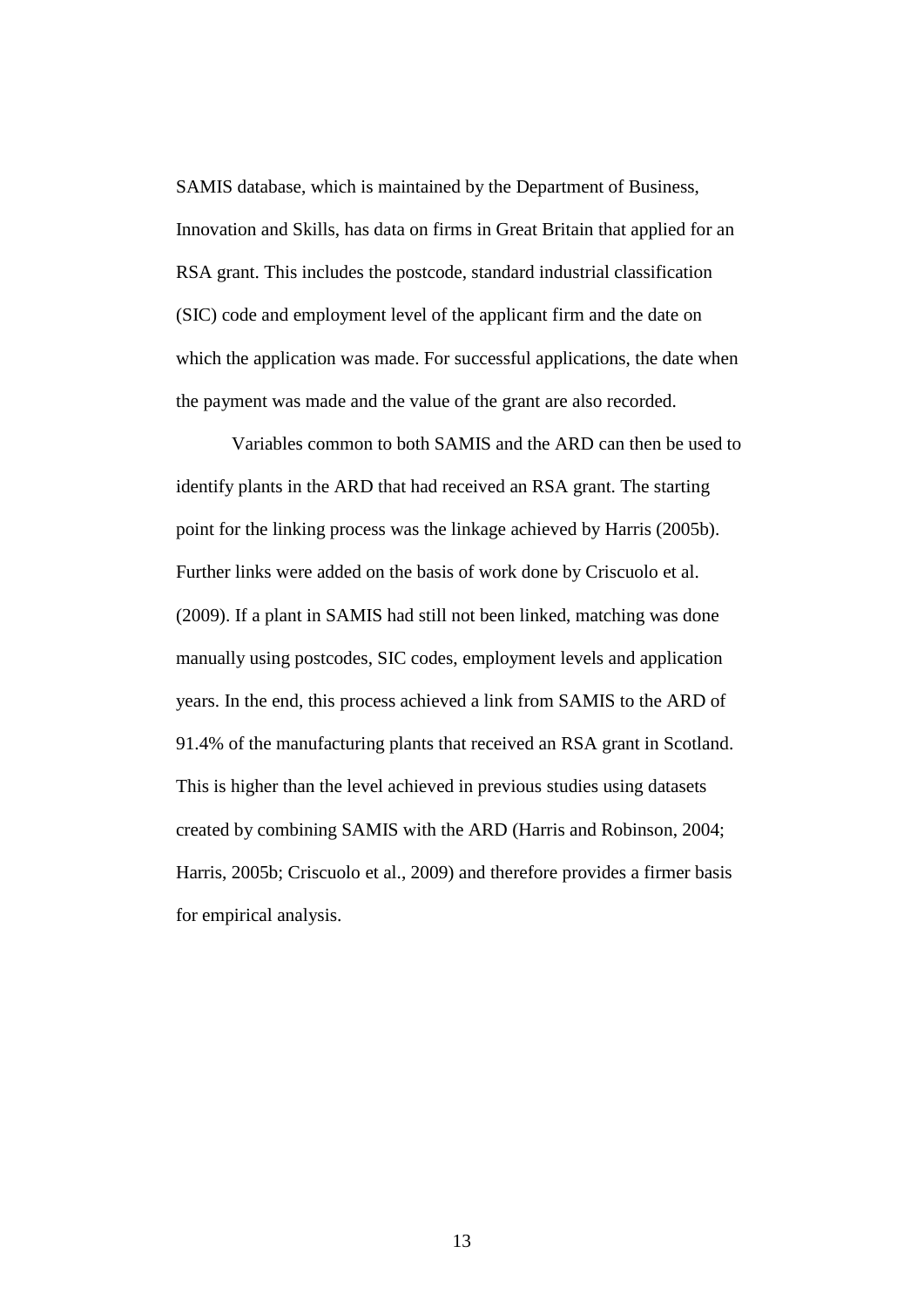# **Variables**

 $\overline{a}$ 

The ARD contains information which allows the construction of a number of variables which can be included in  $x_{it}$  in equation (4).<sup>12</sup> The Herfindahl Index (Herfindahl, 1950) is a measure of the degree of concentration and, under certain assumptions (see, e.g., Cabral, 2000), competition within an industry. Intuitively, it would be expected that greater competition (which implies a lower Herfindahl index) will pressure firms into adopting new technologies and operating more efficiently. However, following Schumpeter (1943), it can also be argued that competition will be inversely related to productivity if monopoly rents are required for management to invest in the R&D which leads to innovations and improvements in TFP (see, for example, Aghion and Howitt, 1992).

Spatial spillovers or agglomeration economies are benefits that accrue to plants from being located in the vicinity of concentrations of other plants. According to Duranton and Puga (2004), the mechanisms which give rise to agglomeration economies are the sharing of common pools of assets, matching between firms and workers and the transfer of knowledge between firms, all of which are facilitated by their spatial concentration. Agglomeration economies take two main forms: localisation (or Marshallian) externalities, and urbanisation (or Jacobian) externalities. The

 $12$  Further discussion on why these variables would be expected to determine productivity is given in Harris and Moffat (2011).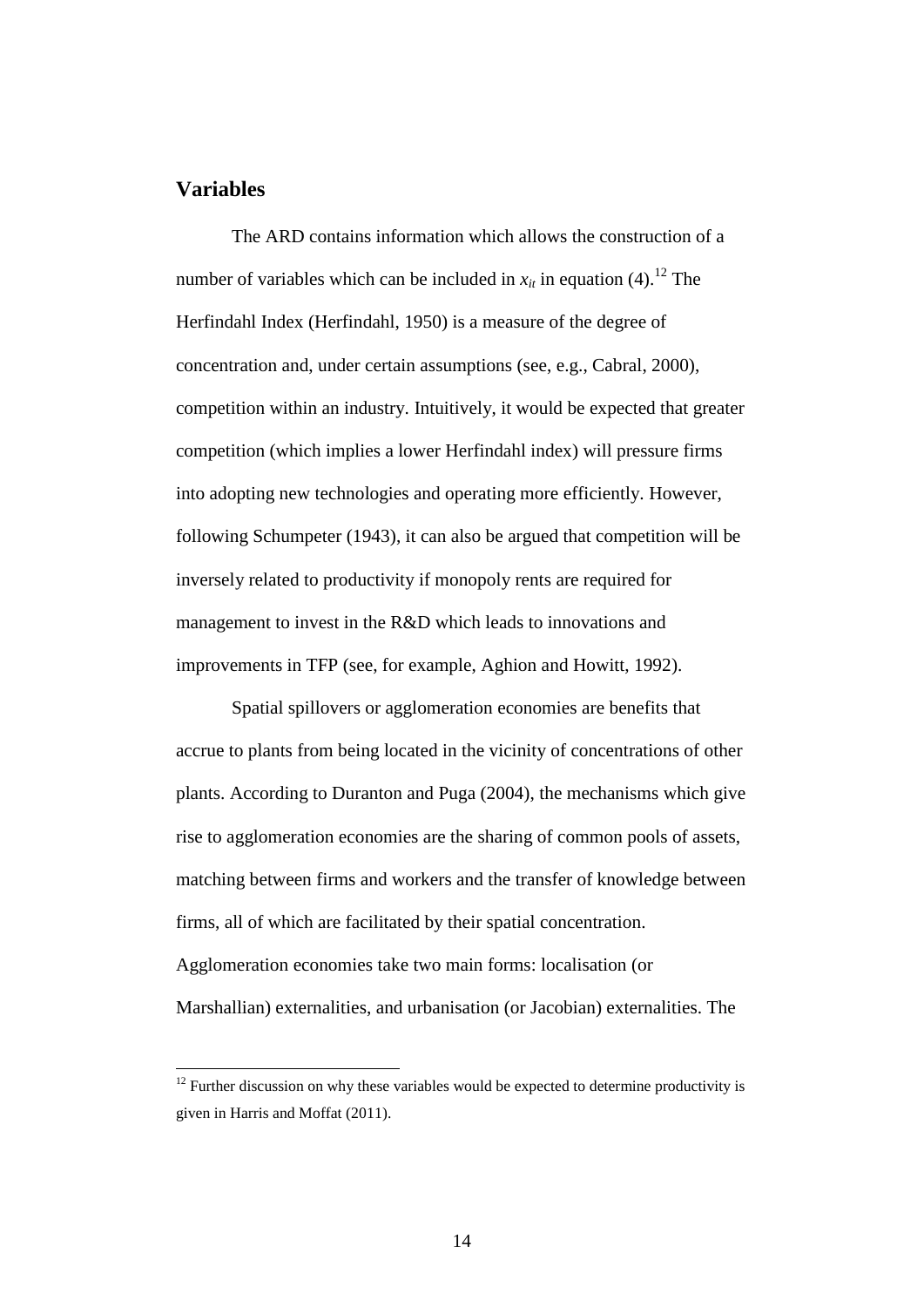former arise from the concentration of plants from the same industry in a given area (Marshall, 1890; Arrow, 1962; Romer, 1986). The latter arise from diversity in the activities of plants in a particular area (Jacobs, 1970). In the analysis below, localisation externalities are measured by a variable measuring the proportion of industry output located within the local authority. Urbanisation externalities are measured by a variable calculated as the number of different SIC codes within the local authority.

Also included in the model is a foreign ownership dummy. This is justified by the observation that, to make it worthwhile for a foreign firm to incur the costs of setting up or acquiring a plant in the domestic market, foreign firms must possess characteristics that give them a cost advantage over domestic firms (Hymer, 1976). These characteristics may include specialised knowledge about production or better management, both of which would lead to higher TFP. On the other hand, cultural differences may cause a lack of understanding between management and labour (Dunning, 1988) which could reduce TFP in foreign-owned plants. Furthermore, foreign-owned firms may undertake FDI to source technology from the host economy rather than to exploit superior technology from the home country (Driffield and Love, 2007). Plants owned by foreign owned firms that are motivated by technology sourcing are then likely to have lower TFP than domestically owned plants (Fosfuri and Motta, 1999; Cantwell et al., 2004). Foreign-owned plants would also be expected to have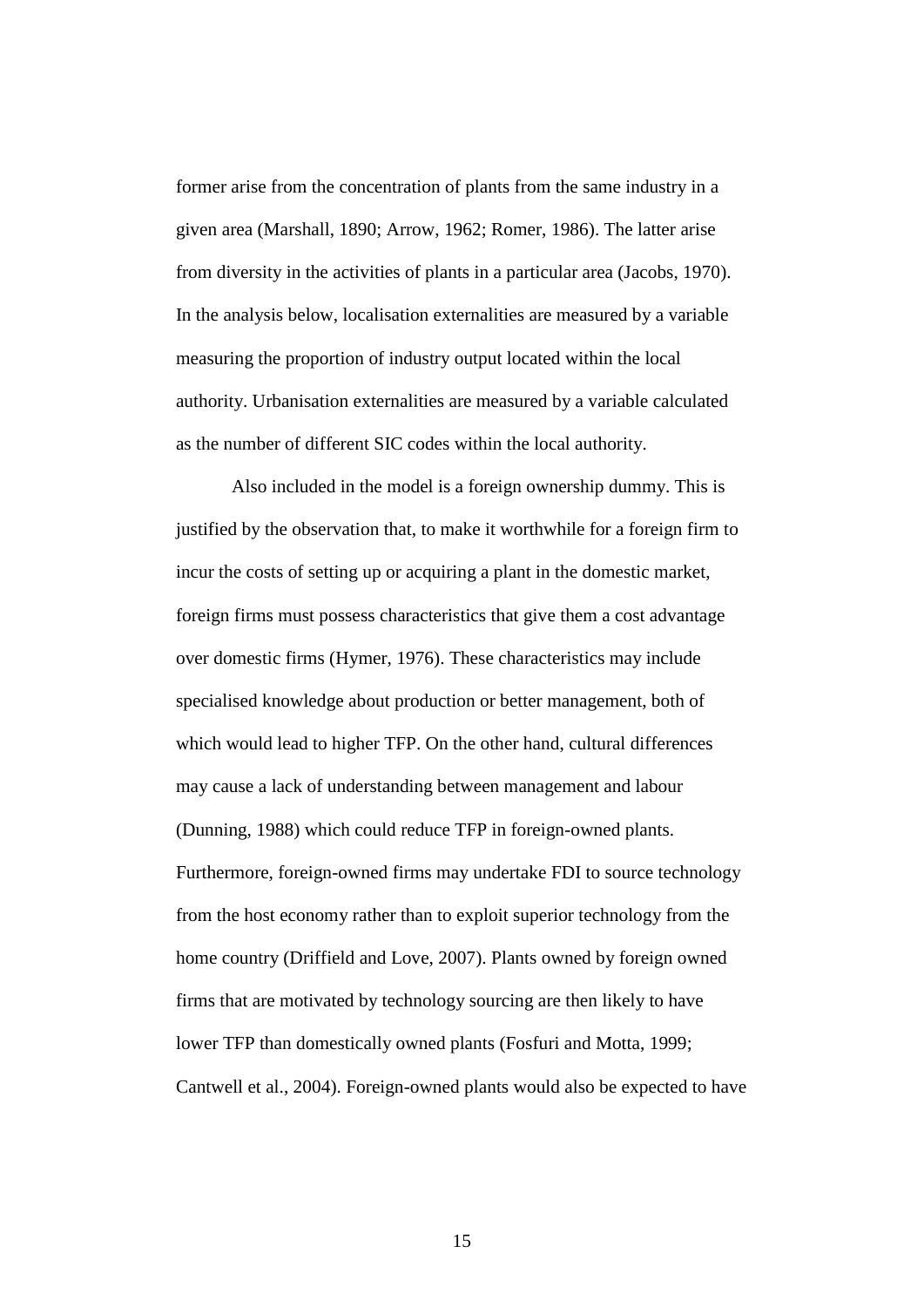lower productivity if foreign-owned firms keep their high value production at home and leave lower value added operations to their foreign subsidiaries (Doms and Jensen, 1998).

A single-plant firm dummy, equal to one if that plant is the only plant owned by the firm, is also included in equation (4). Multi-plant enterprises which serve a large geographic market where transport costs are relatively high will benefit from being able to locate plants close to their markets (Harris, 1989). Furthermore, single plant firms will be at a productivity disadvantage compared to multi-plant firms if technology is shared within multi-plant enterprises (Jarmin, 1999). Conversely, multiplant firms may be less efficient if principal-agent problems are more severe in multi-plant enterprises (Leibenstein, 1966). There may also be significant bureaucratic costs to organising production over a large number of plants (Chandler, 1962). Finally, single-plant firms may be more innovative and flexible because they have access to a higher level of localised knowledge than multi-plant firms (Kelley and Harrison, 1990).

An age variable is included among the covariates to measure whether younger plants use more modern vintages of capital embodying better technology than older plants or if through learning-by-doing productivity increases as the plant ages (e.g., Jovanovic and Nyarko, 1996). Note that the measure of the capital stock used here (see Harris and Drinkwater, 2000; Harris, 2005a) is in theory adjusted to take account of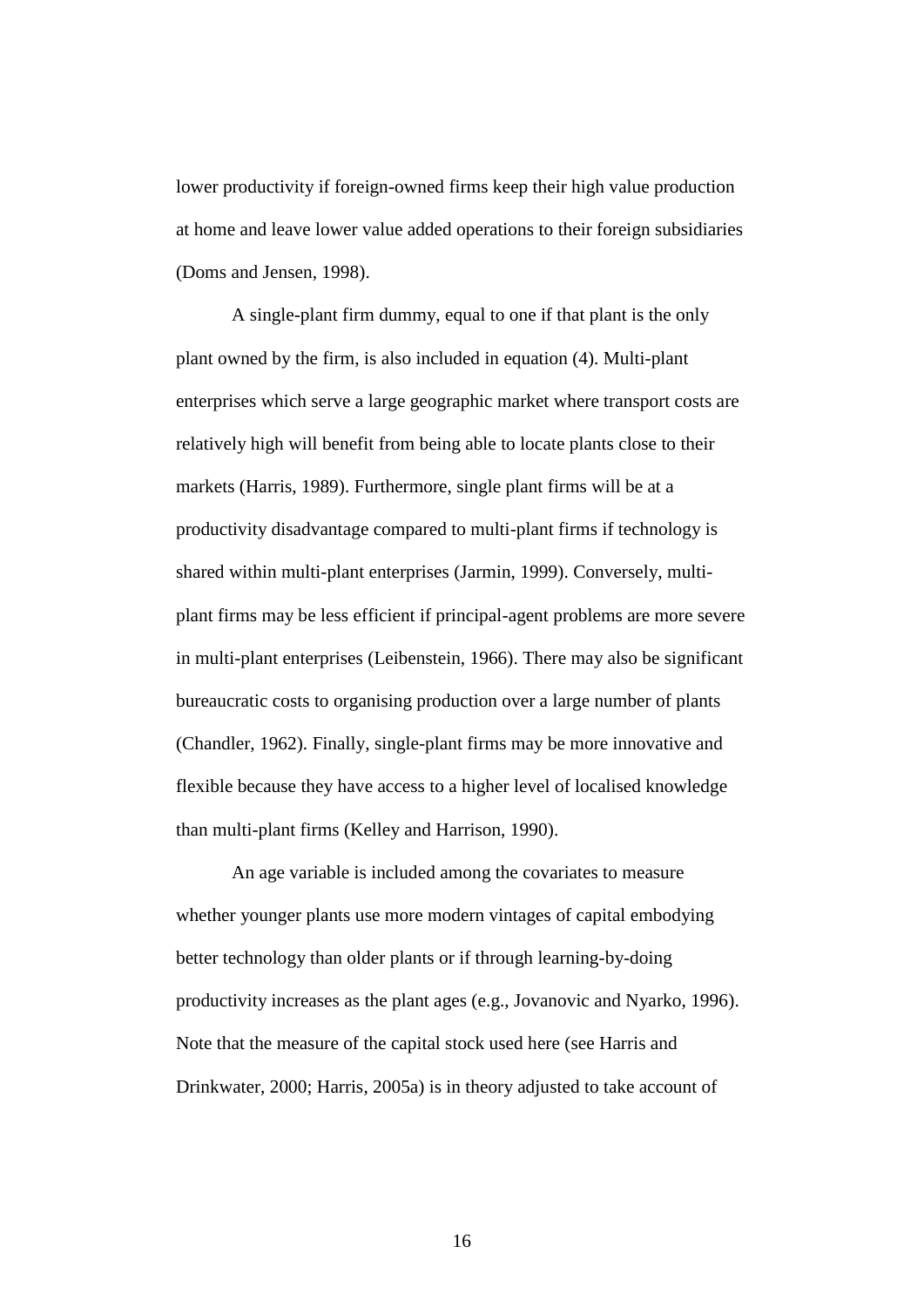vintage effects. Thus the coefficient obtained on the plant age variable should be an estimate of only the learning-by-doing effect. In practice though, it is unlikely that the capital stock estimates are fully adjusted for obsolescence.

Finally, a time trend is included in equation (1) to account for (Hicks-neutral) technical change. This is done to capture the impact on TFP of exogenous improvements in technology common to all plants. Further detail on all the variables used in the analysis is given in Table 1.

#### Table 1 around here

Table A1 in the appendix shows the mean of these variables across plants that received an RSA grant and plants that did not receive an RSA grant. This table shows that RSA grant recipients are larger, in terms of output and employment, than plants that did not receive an RSA grant in all four sectors. They also have larger capital stocks and use more intermediate inputs. They operate in less concentrated industries (as shown by the lower value of the Herfindahl Index) and in less diversified areas which have a higher proportion of their industry's output. RSA grant recipients are also older, less likely to belong to a multi-plant enterprise and more likely to be foreign-owned. It is these differences in characteristics for which the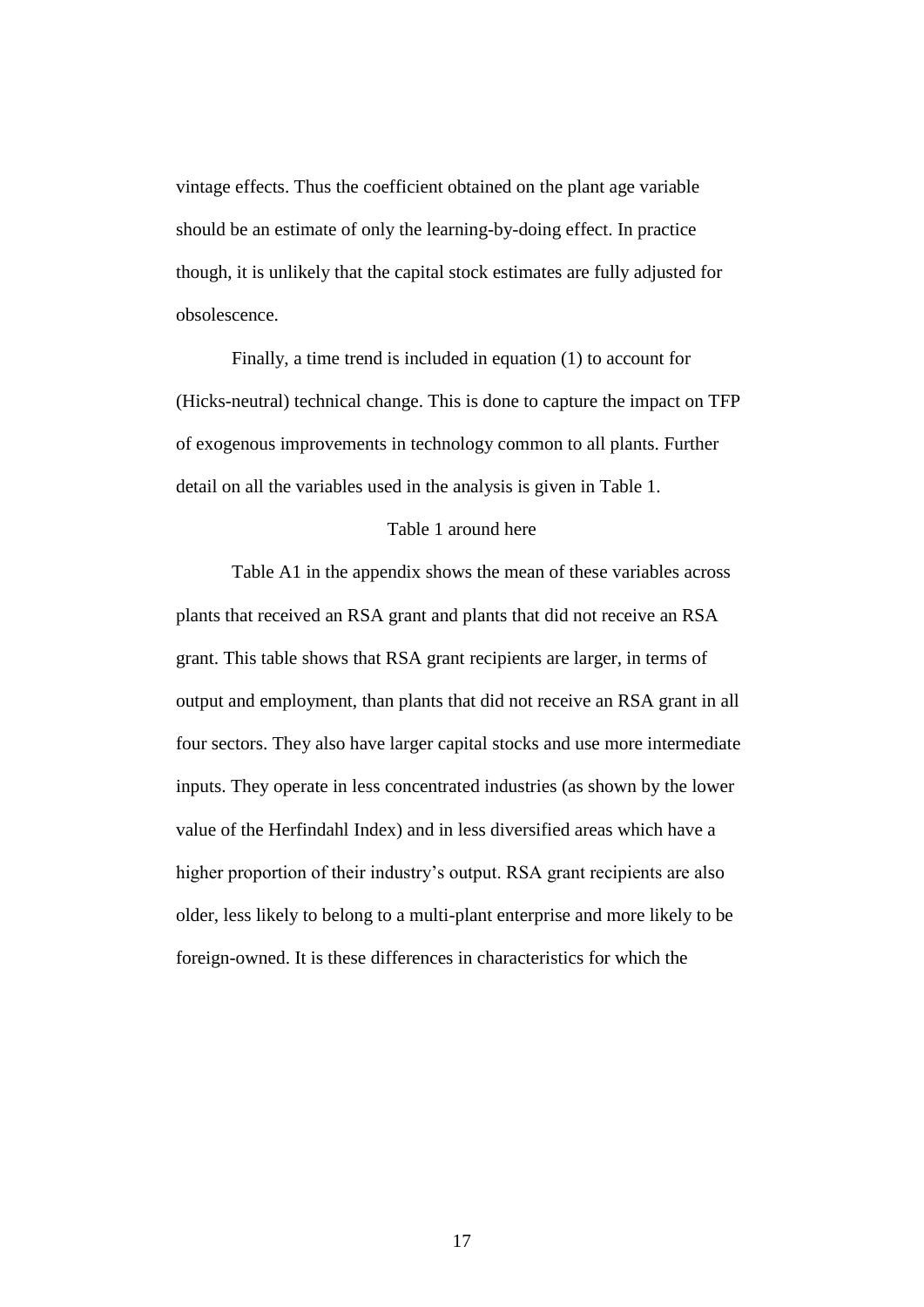combination of propensity score matching and regression is designed to control. $^{13}$ 

# **Results**

 $\overline{a}$ 

Rather than performing the analysis using the entire sample, the sample is split according to the sophistication of the technology employed in the production process. This is done to avoid the imposition of common coefficients across disparate industries. In particular, it is undesirable to impose common coefficients for labour, intermediate inputs and capital as different industries operate with different technologies. The sample is therefore split into high-tech, medium high-tech, medium low-tech and lowtech industries. Plants were organized into these industries according to the Eurostat classification of SIC codes (with some minor adjustments).<sup>14</sup>

#### Table 2 around here

The estimated parameters from the probit model used to generate the propensity scores are given in the appendix. Table 2 gives the difference in the mean of the variables which will be used in the empirical analysis between plants that received an RSA grant and plants that did not receive an RSA grant. This provides an indication of the extent to which the match, or

<sup>13</sup> Chapter 5.2 of Moffat (2010) provides information on the number and value of RSA grants over time and the distribution of these grants across sector within Scotland.

<sup>&</sup>lt;sup>14</sup> See [http://epp.eurostat.ec.europa.eu/cache/ITY\\_SDDS/Annexes/htec\\_esms\\_an3.pdf](http://epp.eurostat.ec.europa.eu/cache/ITY_SDDS/Annexes/htec_esms_an3.pdf)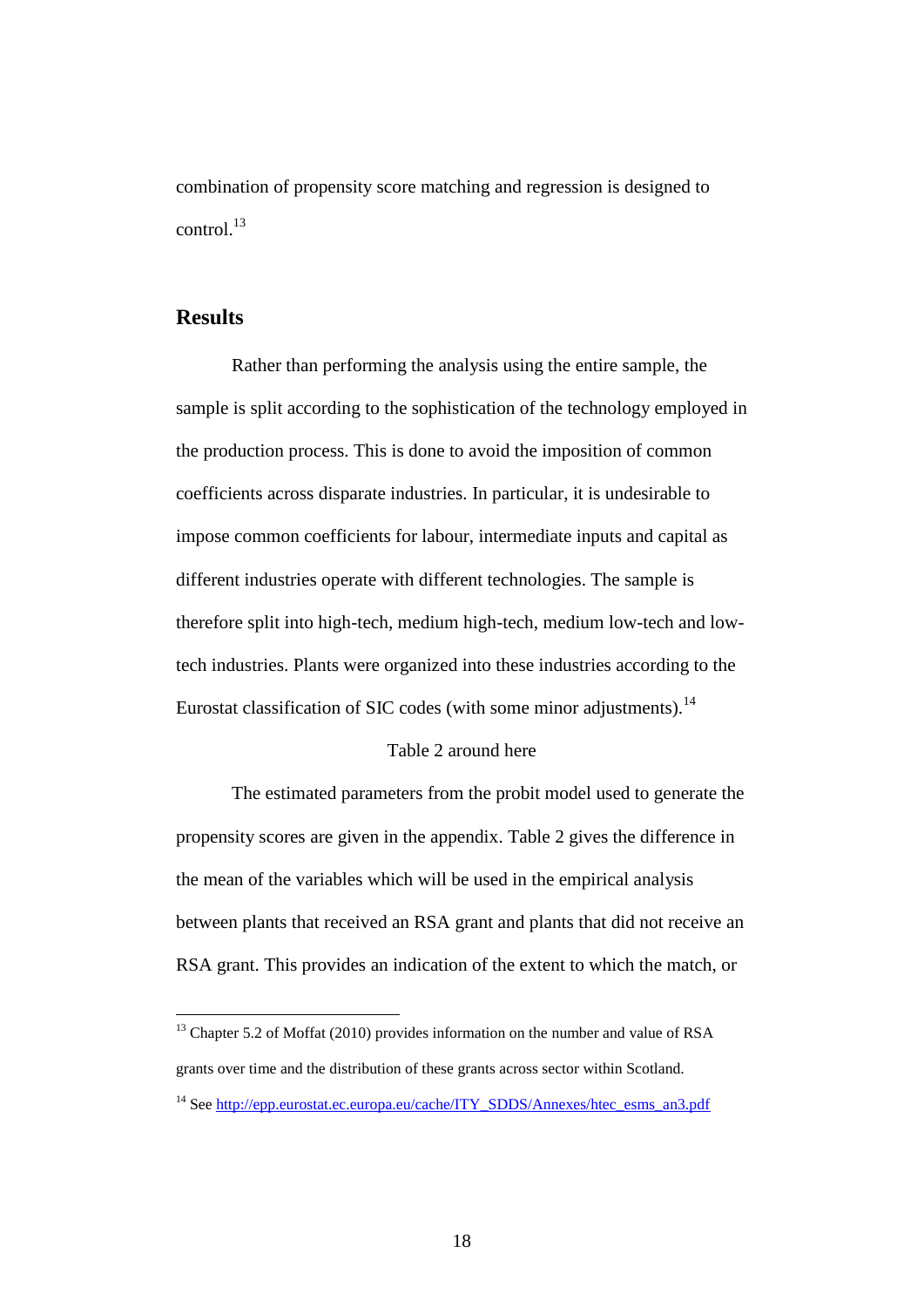balance, of the covariates is improved across 'treated' and 'untreated' groups by moving from the full to the matched sample. In the full sample, the differences in the mean of the covariates are statistically significant at the 99% level for each variable in each sector with the exception of the time variable in the medium low-tech sector. Differences in the mean of the covariates are considerably reduced in the matched sample compared to the full sample to the extent that they are not statistically significant in the medium high-tech and medium low-tech sectors. However, significant differences remain in the high-tech and low-tech sectors. This provides support for the strategy employed of including covariates in the outcome regression to control residual differences in the distribution of the covariates in the matched sample.

Table 3 gives the coefficients obtained from estimation of equation (4) using the matched sample. The instruments are lagged three times to allow for autocorrelation in the error term which would invalidate instruments which are lagged an insufficient number of times. This proved to be a sufficient number of lags to avoid rejection of the null of valid instruments in the Hansen test for each sector.

#### Table 3 around here

Because the creation of the matched sample involves the removal of untreated plants that are dissimilar from treated plants, covariates have a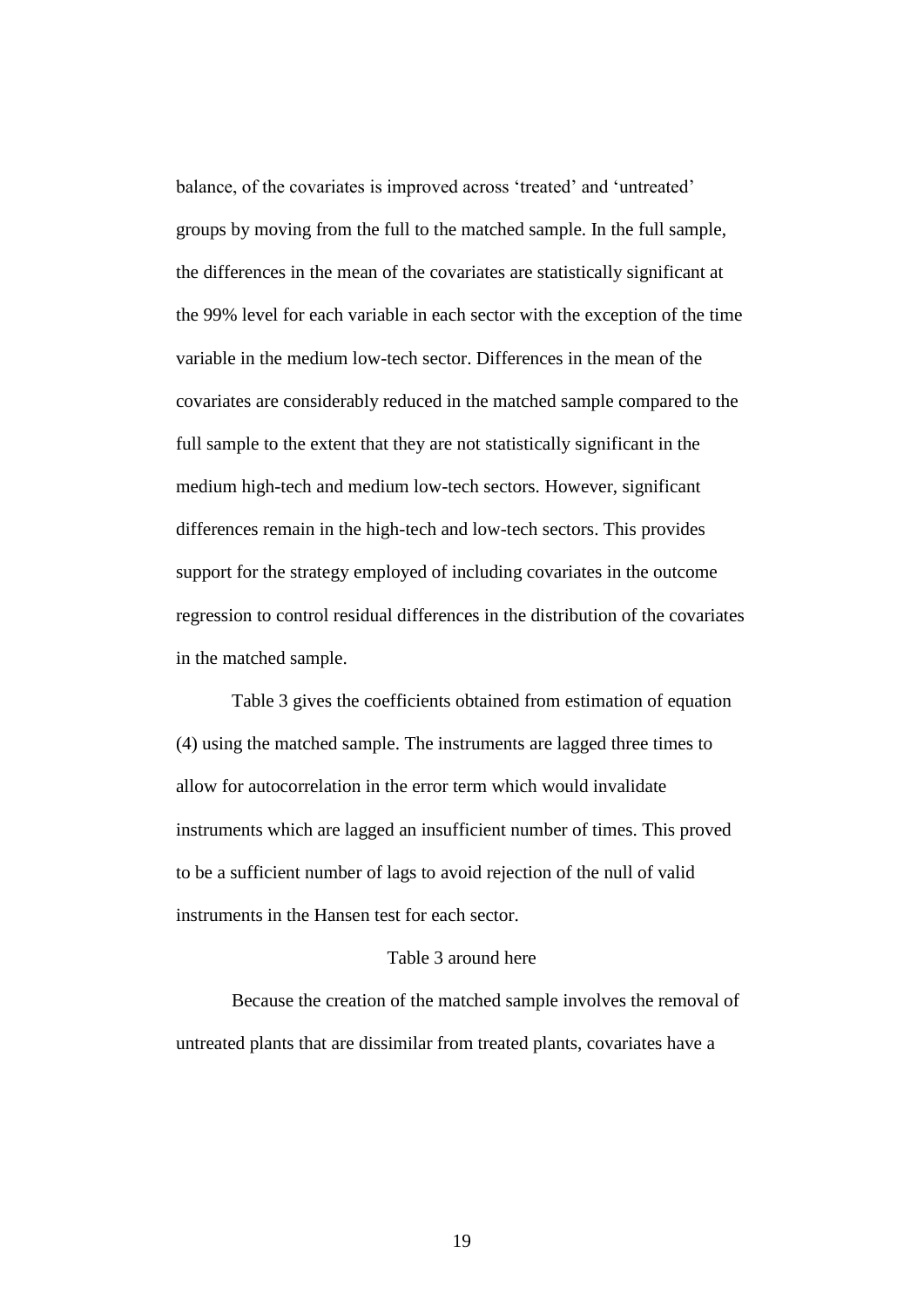smaller variance in the matched sample which causes their coefficients to become less statistically significant.

The most important coefficient is that associated with the RSA dummy. This is negative but not statistically significant in the high-tech and medium high-tech manufacturing sectors. In the medium low-tech and lowtech manufacturing sectors, the coefficient on the RSA dummy is negative and statistically significant. The size of the coefficient indicates that, in medium low-tech manufacturing, receipt of an RSA grants leads to a fall in TFP of 3.3%<sup>15</sup> while, in low-tech manufacturing, receiving an RSA grant reduces TFP by 4.3%. Therefore, the estimated impact of receipt of an RSA grant is most negative in those sectors which employ the most basic technologies. This may be explained by different rates of obsolescence across sectors. If capital becomes obsolete faster in high-tech sectors, new capital will be needed to restore a plant to the technological frontier. However, in low-tech sectors, where obsolescence occurs at a slower rate, the need for new capital is not so pressing. There is therefore more scope for RSA-supported investments in capital which lead to an inefficiently high level of inputs.<sup>16</sup>

<sup>&</sup>lt;sup>15</sup> The following conversion is necessary to calculate the marginal effect:  $100*(exp(-0.034)$ - $1)=3.3$ 

<sup>&</sup>lt;sup>16</sup> Note that, as discussed above, an attempt has been made to adjust the estimates of the capital stock for obsolescence so that the capital stock variable should measure efficiency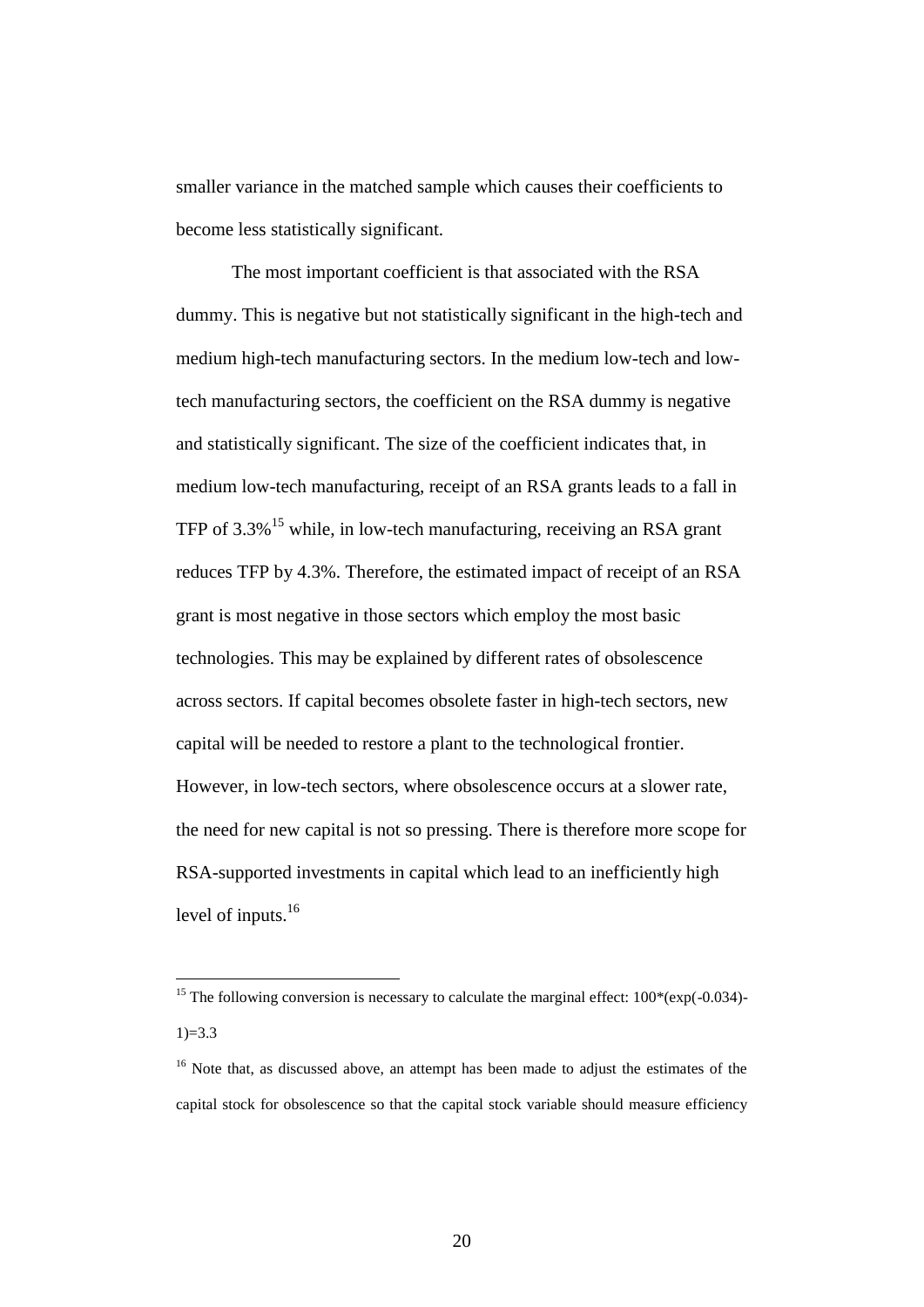Having obtained the results from the basic specification in equation (4), the specification of the 'treatment' dummy was modified in two ways to gain a better understanding of how receipt of an RSA grant determines productivity. Firstly, rather than assuming that an RSA grant has an impact on plant TFP for the duration of the plant's existence, as is implicit in the baseline specification in which the RSA dummy equals one from the year in which a grant is received, the RSA dummy was modified so that it only took the value of one for a given number of years after the grant was received. The marginal effects obtained using different numbers of years are shown in Figure 1. Using a dummy that takes the value of one only in the period in which the grant is received yields a positive and significant coefficient for high-tech plants. However, all other specifications of the RSA dummy give coefficients that are not statistically significant which shows that an RSA grant has no long-term impact on plant TFP in this sector.

#### Figure 1 around here

Regardless of the specification used, there is no significant impact of receipt of an RSA grant on TFP in medium high-tech while the impact is always negative and significant in low-tech manufacturing. The most important finding of Figure 1 is that the impact of an RSA grant on plants in the medium low-tech sector is not robust to different specifications of the

 $\overline{a}$ 

units of capital. However, it is doubtful whether the capital stock variable adequately takes account of obsolescence, given the problems inherent in estimating rates of obsolescence.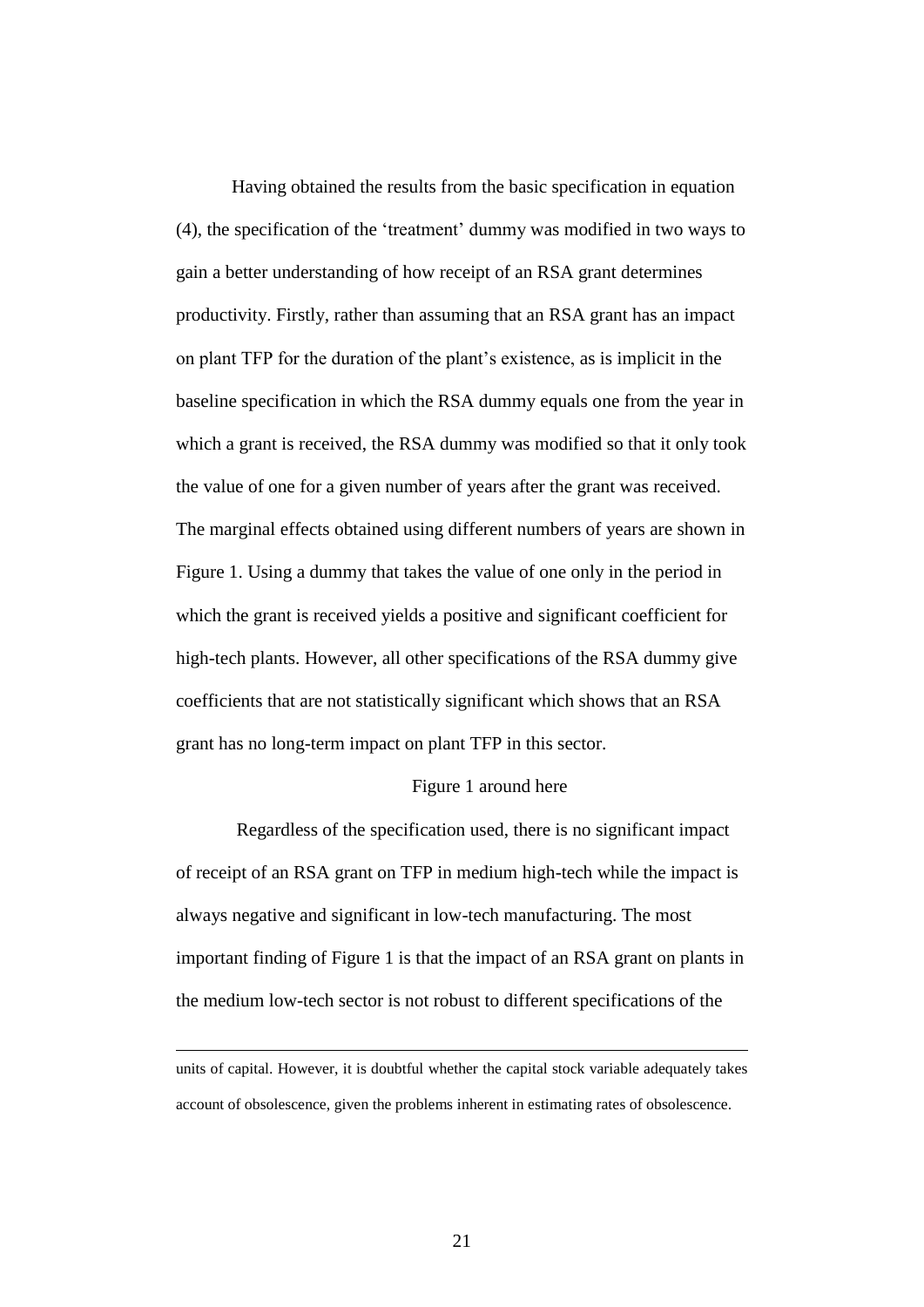RSA dummy. Using a dummy that equals one for 18 years and more after a grant is received always gives a negative and statistically significant coefficient. However, the estimated coefficient is not significant when fewer years are used (the exceptions being four and fourteen years). As it would be expected that the impact of an RSA grant on TFP would become apparent well before 18 years after the grant is received if the coefficient is truly measuring a causal impact, it cannot be said that receipt of an RSA grant has a significant impact on TFP in this sector.

#### Table 4 around here

Secondly, differences in the impact of receipt of an RSA grant between UK and foreign-owned plants were tested for by including an interaction variable between the FDI dummy and the RSA dummy. The results are provided in Table 4. The RSA dummy was not statistically significant for any of the sectors used which suggests that domesticallyowned and foreign-owned plants experience similar impacts on TFP from receiving an RSA grant.

# **Conclusion**

This paper has sought to establish the existence of a causal impact of receipt of an RSA grant on plant TFP in Scotland using a dataset created by merging SAMIS with the ARD. Estimation was performed using a matched sample to deal with the consequences of self-selection into the 'treatment'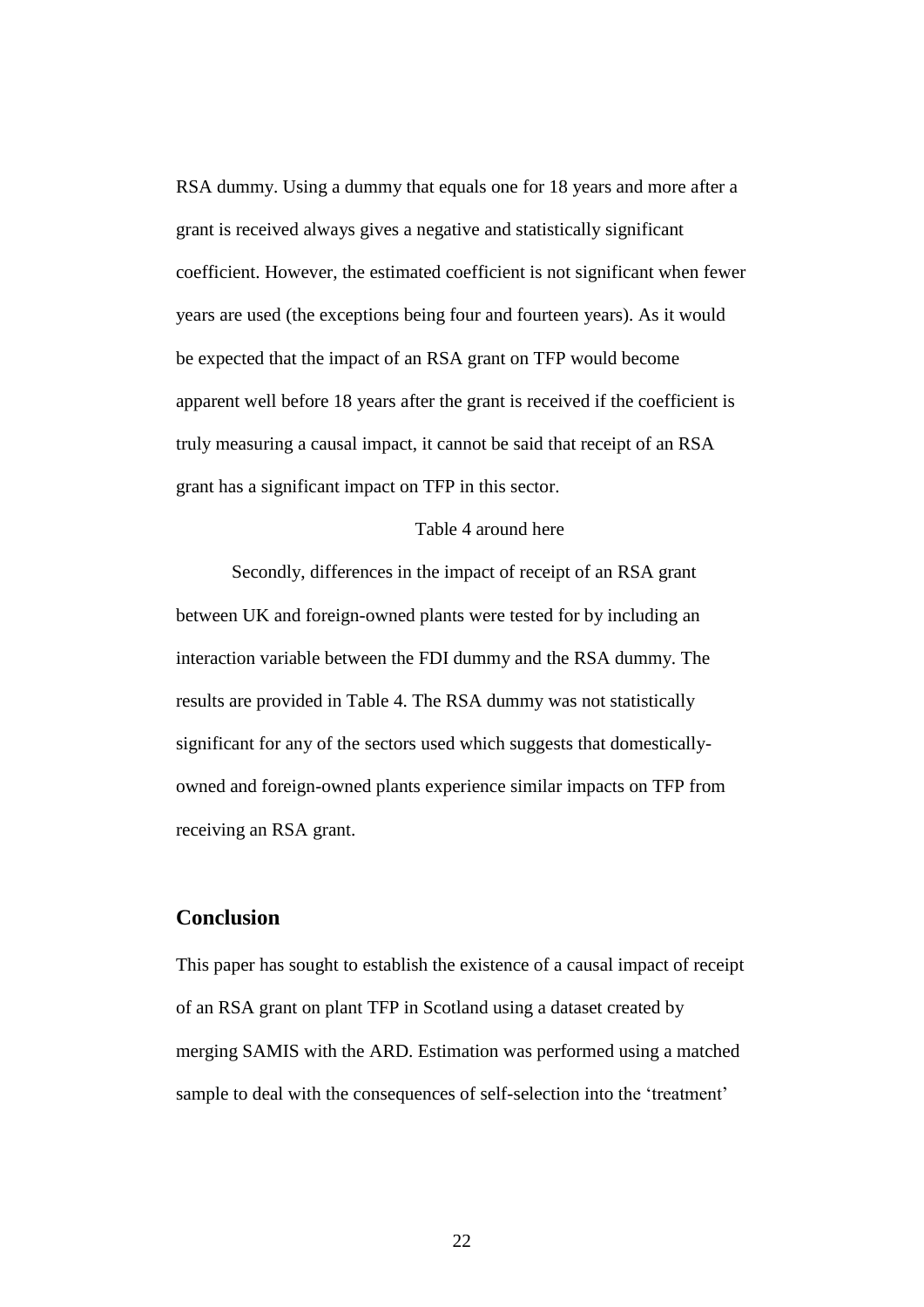group. For high-tech and medium high-tech manufacturing, the estimated coefficient on the RSA dummy was not statistically significant. This was also the case in Criscuolo et al. (2009) and Hart et al. (2008). However, for medium low-tech and low-tech manufacturing, receiving an RSA was found to reduce TFP although the result for medium low-tech manufacturing was found to be not robust to changes in the specification of the RSA dummy. This suggests that RSA grants lead plants in low-tech manufacturing, the sector which received the highest number of grants, to employ an inefficiently high level of inputs. Without such grants to compensate them for employing a sub-optimally high level of inputs, they would employ fewer inputs but have higher levels of TFP. The existence of such a productivity cost is not surprising as, according to the rules of the scheme, grants are provided to get firms to do something which they would not otherwise do: create or safeguard employment. Whether this negative contribution to aggregate productivity should be regarded as a necessary evil for the extra employment in the economy is a moot point which is worthy of future research.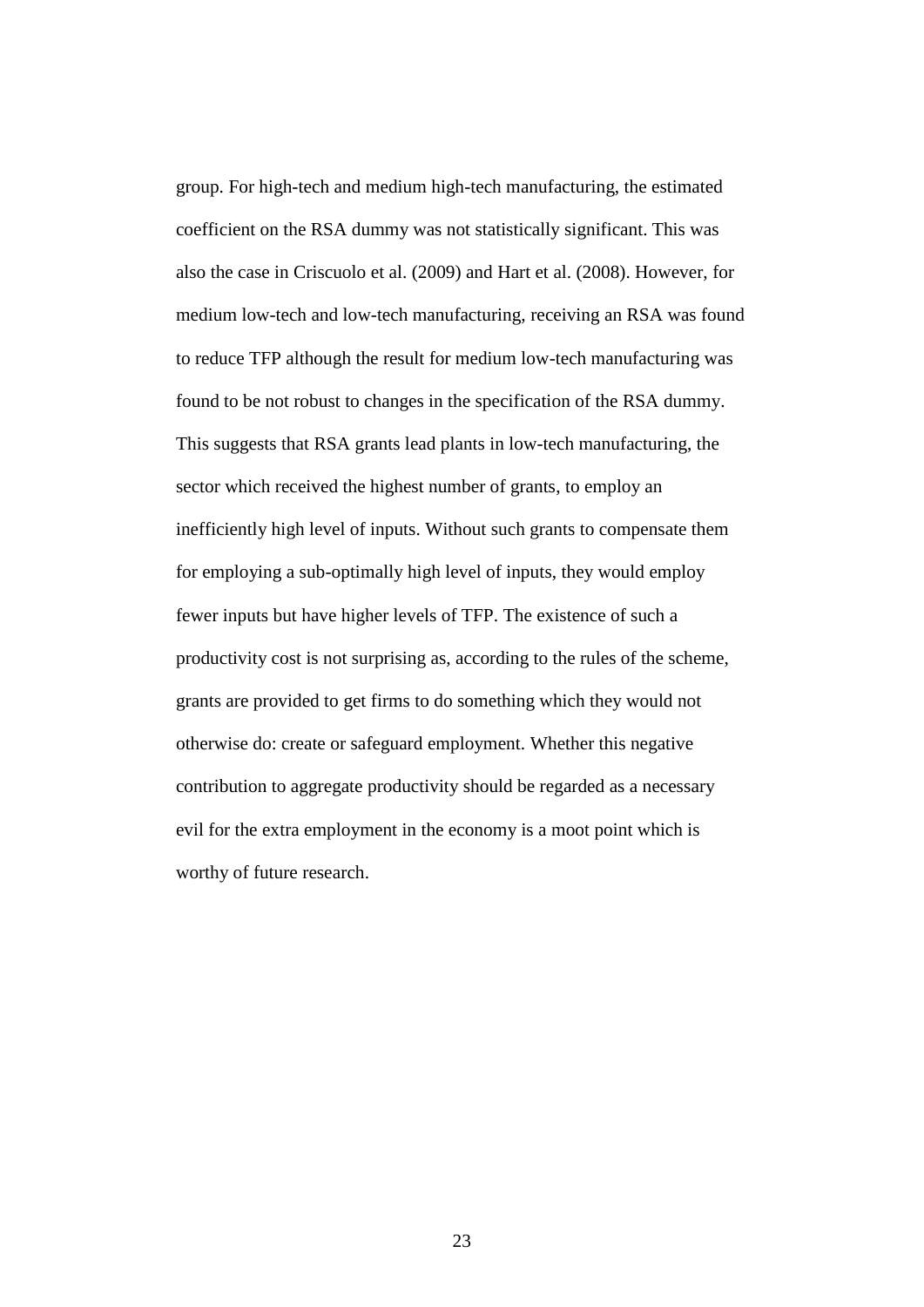### **References**

- Aghion, P. and Howitt, P. (1992) A Model of Growth through Creative Destruction, *Econometrica,* 60, pp. 323-351.
- Arrow, K. J. (1962) The Economic Implications of Learning by Doing, *The Review of Economic Studies,* 29, pp. 155-173.
- Baumol, W. (1984) On productivity growth in the long run, *Atlantic Economic Journal,* 12, pp. 4-10.
- Blundell, R. and Bond, S. (1998) Initial Conditions and Moment Restrictions in Dynamic Panel Data Models, *Journal of Econometrics,* 87, pp. 115-143.
- Blundell, R. and Costa Dias, M. (2009) Alternative Approaches to Evaluation in Empirical Microeconomics, *Journal of Human Resources,* 44, pp. 565-640.
- Blundell, R., Dearden, L. and Sianesi, B. (2005) Evaluating the Effect of Education on Earnings: Models, Methods and Results from the National Child Development Survey, *Journal of the Royal Statistical Society: Series A (Statistics in Society),* 168, pp. 473-512.
- Bond, S. (2002) Dynamic panel data models: A guide to theory and practice, Cemmap Working Paper CWP09/02, Institute for Fiscal Studies.
- Cabral, L. (2000) *Introduction to industrial organization*. Cambridge, Mass.; London: MIT Press.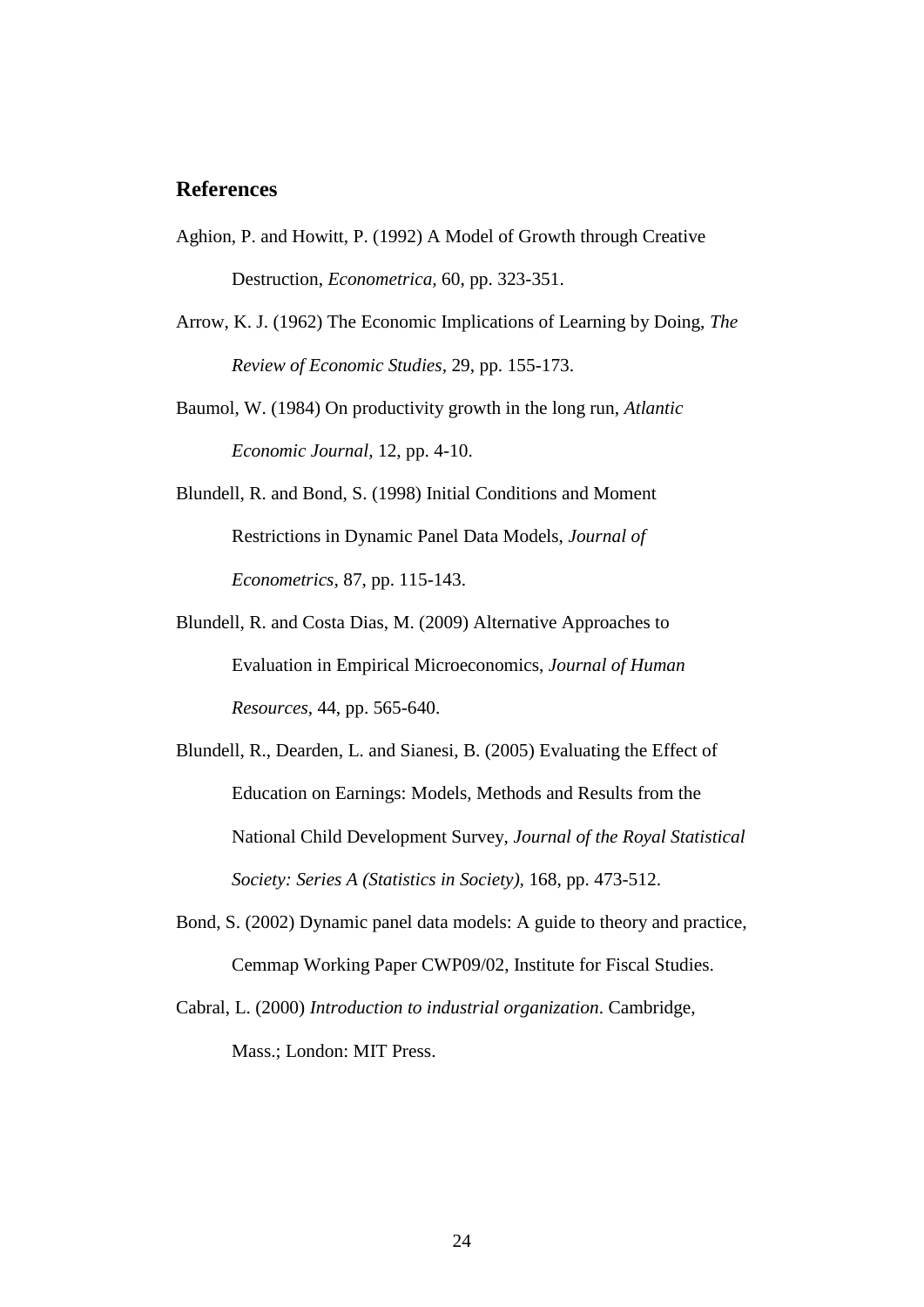- Cantwell, J. A., Dunning, J. H. and Janne, O. E. M. (2004) Towards a technology-seeking explanation of U.S. direct investment in the United Kingdom, *Journal of International Management,* 10, pp. 5- 20.
- Chandler, A. D. (1962) *Strategy and Structure: Chapters in the History of the American Industrial Enterprise*. Cambridge, Mass.; London: MIT Press.
- Criscuolo, C., Martin, R., Overman, H. and Van Reenen, J. (2012) The causal effects of an industrial policy, SERC Discussion Paper 98, SERC.
- Dehejia, R. and Wahba, S. (2002) Propensity Score-Matching Methods for Nonexperimental Causal Studies, *Review of Economics and Statistics,* 84, pp. 151-161.

Doms, M. E. and Jensen, J. B. (1998) Comparing Wages, Skills, and Productivity between Domestically and Foreign Owned Manufacturing Establishments in the United States, in R. E. Baldwin, R. Lipsey and J. D. Richardson (eds), *Geography and Ownership as Bases for Economic Accounting.* Chicago: Chicago Press.

Driffield, N. and Love, J. H. (2007) Linking FDI Motivation and Host Economy Productivity Effects: Conceptual and Empirical Analysis, *Journal of International Business Studies,* 38, pp. 460-473.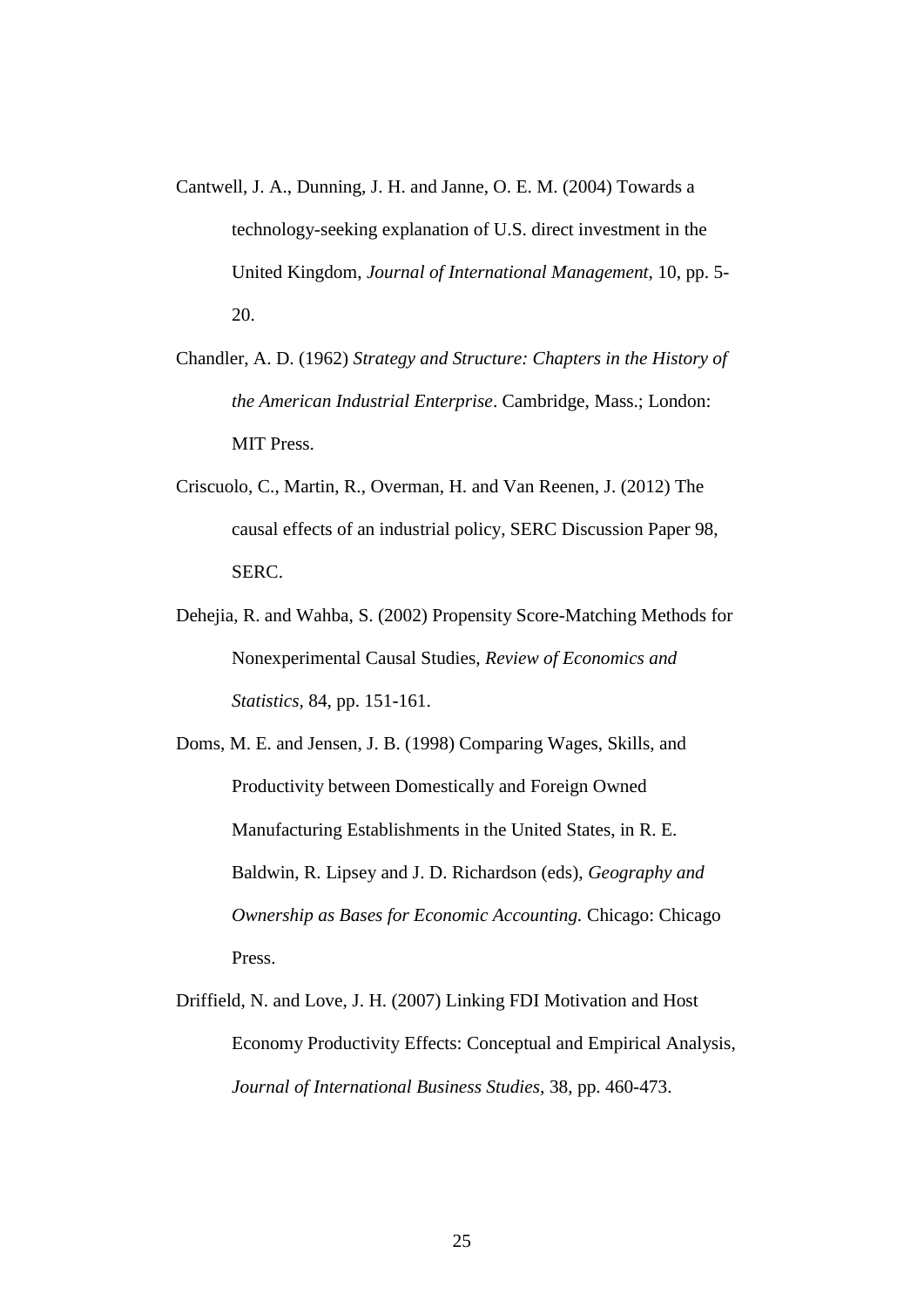- Dunning, J. (1988) *Multinationals, technology and competitiveness*. London: Unwin Hyman.
- Duranton, G. and Puga, D. (2004) Micro-foundations of urban agglomeration economies, in J. V. Henderson and T. Jacques-François (eds), *Handbook of Regional and Urban Economics.* Amsterdam; Oxford: Elsevier. pp. 2063-2117.
- Fosfuri, A. and Motta, M. (1999) Multinationals without Advantages, *Scandinavian Journal of Economics,* 101, pp. 617-630.
- Frölich, M. (2008) Parametric and Nonparametric Regression in the Presence of Endogenous Control Variables, *International Statistical Review,* 76, pp. 214-227.
- Griffith, R. (1999) Using the ARD Establishment Level Data to Look at Foreign Ownership and Productivity in the United Kingdom, *Economic Journal,* 109, pp. F416-42.
- Harris, R. (1989) *The growth and structure of the UK regional economy 1963-85*. Aldershot: Avebury.
- ———. (2005) Economics of the Workplace: Special Issue Editorial, *Scottish Journal of Political Economy,* 52, pp. 323-343.
- ———. (2005) Longitudinal Microdata Study of Business Support Programmes, Report to the DTI.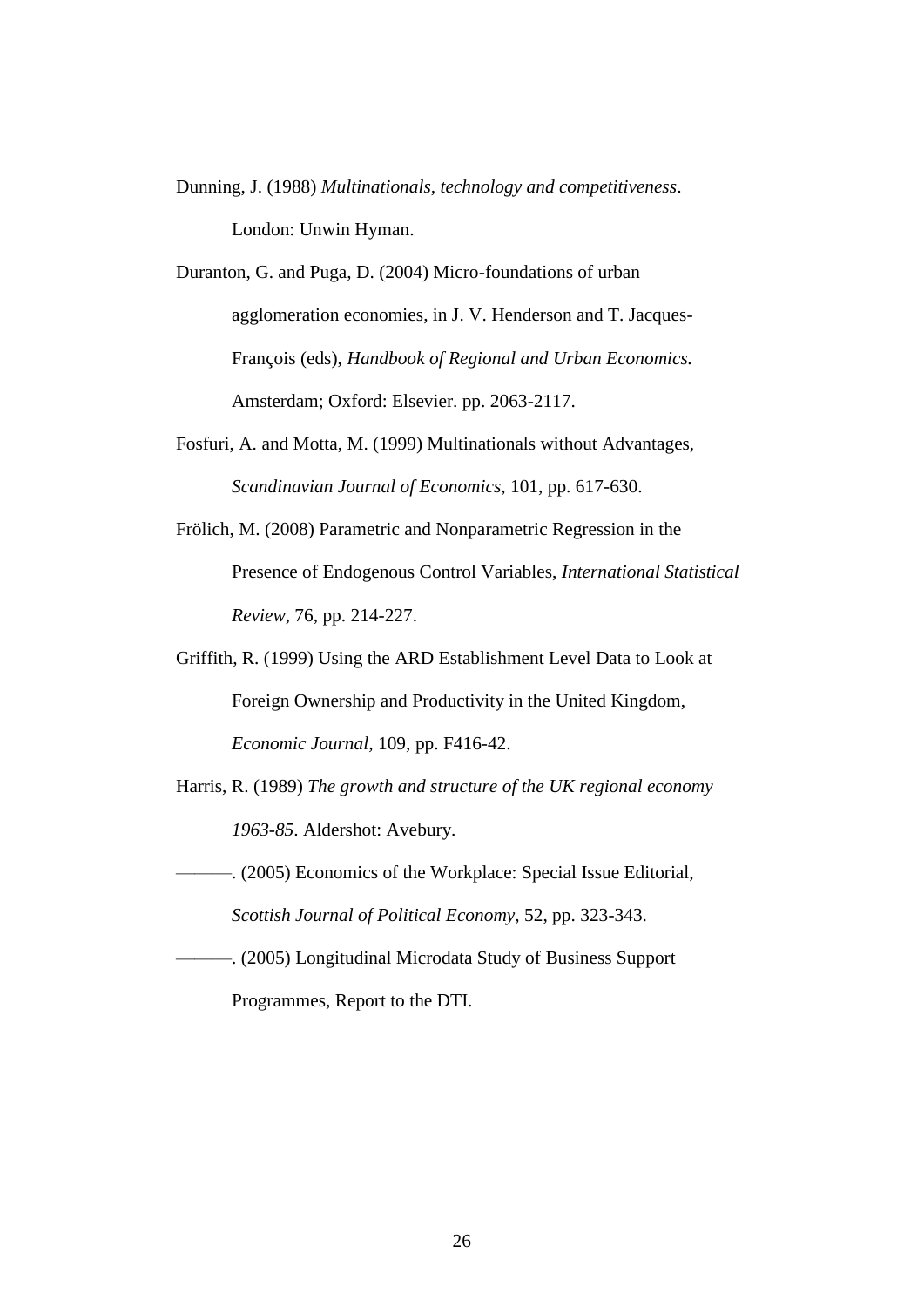- Harris, R. and Drinkwater, S. (2000) UK Plant and Machinery Capital Stocks and Plant Closures, *Oxford Bulletin of Economics and Statistics,* 62, pp. 243-265.
- Harris, R. and Moffat, J. (2011) Plant-level Determinants of Total Factor Productivity in Great Britain, 1997-2006, SERC Discussion Paper 64, SERC.
- Harris, R. and Robinson, C. (2004) Industrial Policy in Great Britain and Its Effect on Total Factor Productivity in Manufacturing Plants, 1990- 1998, *Scottish Journal of Political Economy,* 51, pp. 528-543.
- Harris, R. I. D. (1991) *Regional economic policy in Northern Ireland 1945- 1988*. Aldershot: Avebury.
- Hart, M., Driffield, N., Roper, S. and Mole, K. (2008) Evaluation of Regional Selective Assistance (RSA) in Scotland 2000-2004, *Report to Scottish Government*, pp.
- Herfindahl, O. (1950) Concentration in the US Steel Industry, *PhD Thesis*, Columbia University.
- Hymer, S. (1976) *The international operations of national firms : a study of direct foreign investment*. Cambridge, Mass.; London: M.I.T. Press.

Imbens, G. and Wooldridge, J. (2009) Recent Developments in the Econometrics of Program Evaluation, *Journal of Economic Literature,* 47, pp. 5-86.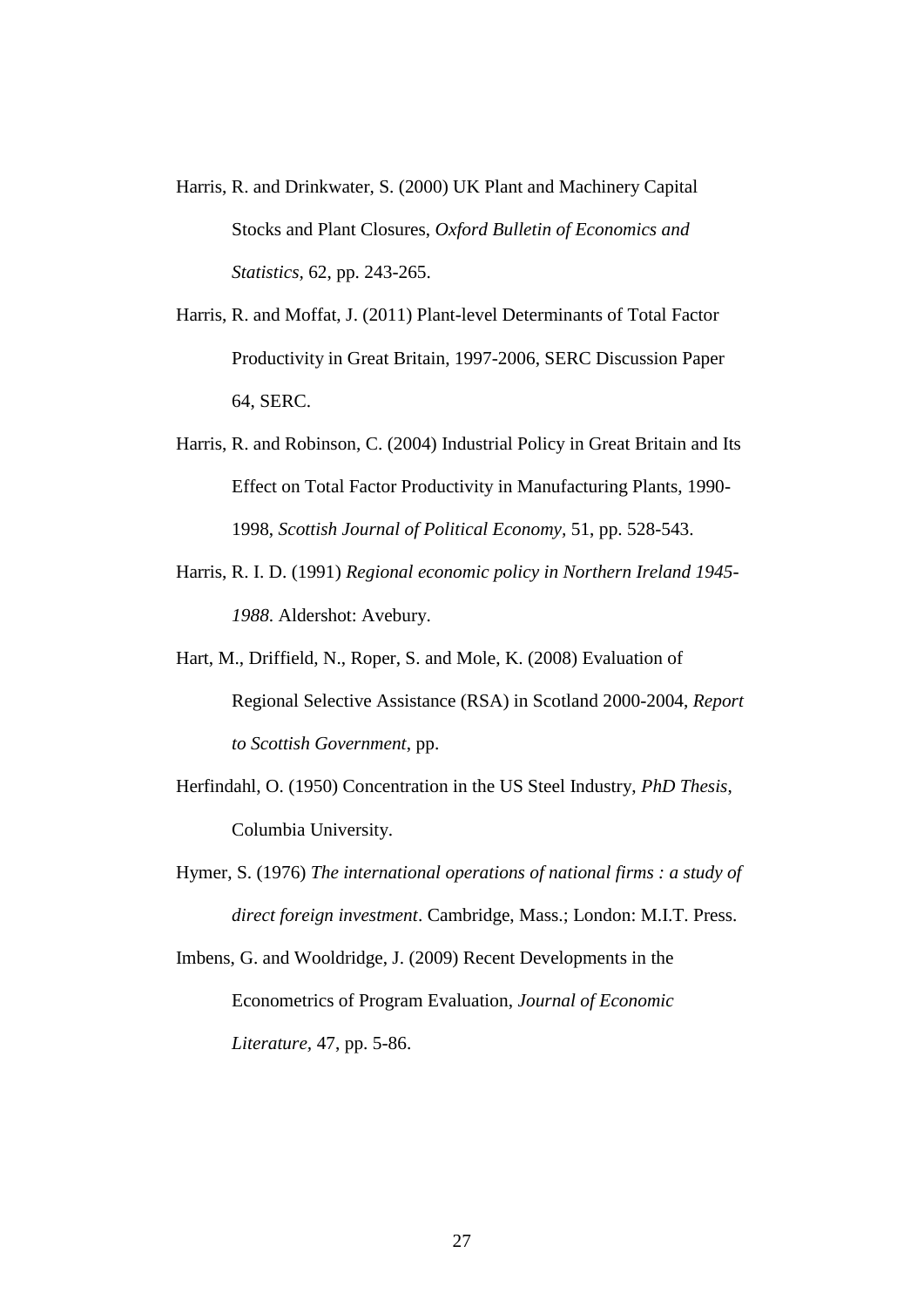- Jacobs, J. (1986) *Cities and the wealth of nations*. Harmondsworth: Penguin.
- Jarmin, R. (1999) Government Technical Assistance Programs and Plant Survival: The Role of Plant Ownership Type, Working Papers 2, Center for Economic Studies, U.S. Census Bureau.
- Jovanovic, B. and Nyarko, Y. (1996) Learning by Doing and the Choice of Technology, *Econometrica,* 64, pp. 1299-1310.
- Kelley, M. R. and Harrison, B. (1990) The subcontracting behavior of single vs. multiplant enterprises in US manufacturing: Implications for economic development, *World Development,* 18, pp. 1273-1294.
- Krugman, P. (1997) *The age of diminished expectations : US economic policy in the 1990s*. Cambridge, Mass.; London: MIT Press.
- Leibenstein, H. (1966) Allocative Efficiency vs. "X-Efficiency", *The American Economic Review,* 56, pp. 392-415.
- Leuven, E. and Sianesi, B. (2003) PSMATCH2: Stata module to perform full Mahalanobis and propensity score matching, common support graphing, and covariate imbalance testing, Available at: [http://ideas.repec.org/c/boc/bocode/s432001.html.](http://ideas.repec.org/c/boc/bocode/s432001.html)
- Marschak, J. and Andrews, W. (1944) Random Simultaneous Equations and the Theory of Production, *Econometrica,* 12, pp. 143-205.

Marshall, A. (1890) *Principles of Economics*. London: Macmillan.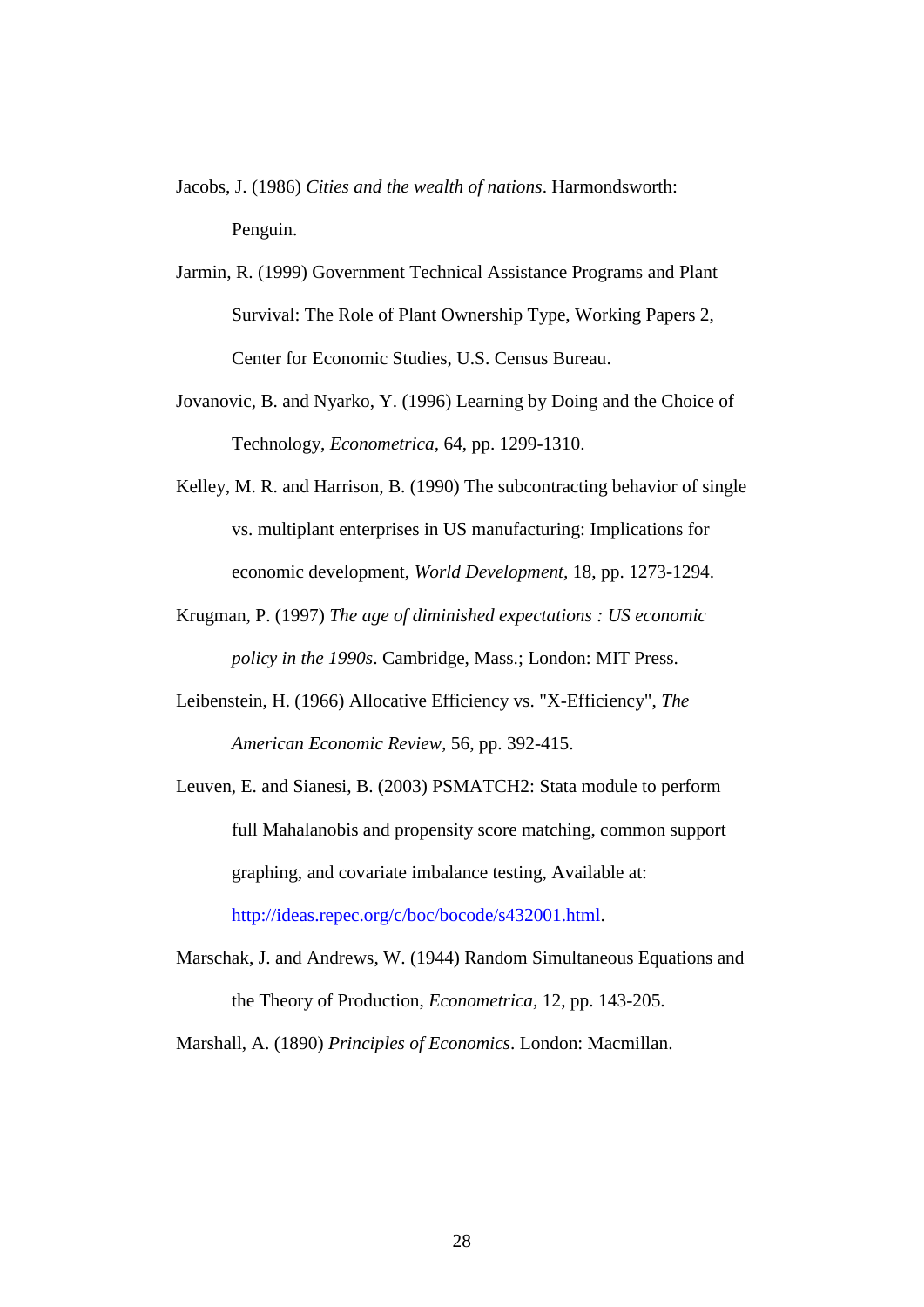- Moffat, J. (2010) Regional Selective Assistance in Scotland: does it make a difference to plant performance?, *PhD Thesis*, Economics, University of Glasgow.
- OECD. (2003) The sources of economic growth in OECD countries. Paris, Available at:

[http://www.oecd.org/dac/ictcd/docs/otherdocs/OtherOECD\\_eco\\_gro](http://www.oecd.org/dac/ictcd/docs/otherdocs/OtherOECD_eco_growth.pdf) [wth.pdf.](http://www.oecd.org/dac/ictcd/docs/otherdocs/OtherOECD_eco_growth.pdf)

- Robjohns, J. (2006) ARD2: The new Annual Respondents Database, *Economic Trends,* 630, pp. 43-51.
- Romer, P. M. (1986) Increasing Returns and Long-run Growth, *Journal of Political Economy,* 94, pp. 1002-1037.
- Roodman, D. (2005) XTABOND2: Stata module to extend xtabond

dynamic panel data estimator, Available at:

[http://fmwww.bc.edu/repec/bocode/x/xtabond2.ado.](http://fmwww.bc.edu/repec/bocode/x/xtabond2.ado)

Schumpeter, J. (1943) *Capitalism, Socialism, and Democracy*. London:

George Allen & Unwin Ltd.

Scottish Enterprise. (2011) Regional Selective Assistance: 2010/11 Annual Summary. Available at: [http://www.scottish-](http://www.scottish-enterprise.com/~/media/SE/Resources/Documents/PQR/RSA%20Reports/2010-2011-Annual-Summary.ashx)

[enterprise.com/~/media/SE/Resources/Documents/PQR/RSA%20Re](http://www.scottish-enterprise.com/~/media/SE/Resources/Documents/PQR/RSA%20Reports/2010-2011-Annual-Summary.ashx)

[ports/2010-2011-Annual-Summary.ashx.](http://www.scottish-enterprise.com/~/media/SE/Resources/Documents/PQR/RSA%20Reports/2010-2011-Annual-Summary.ashx)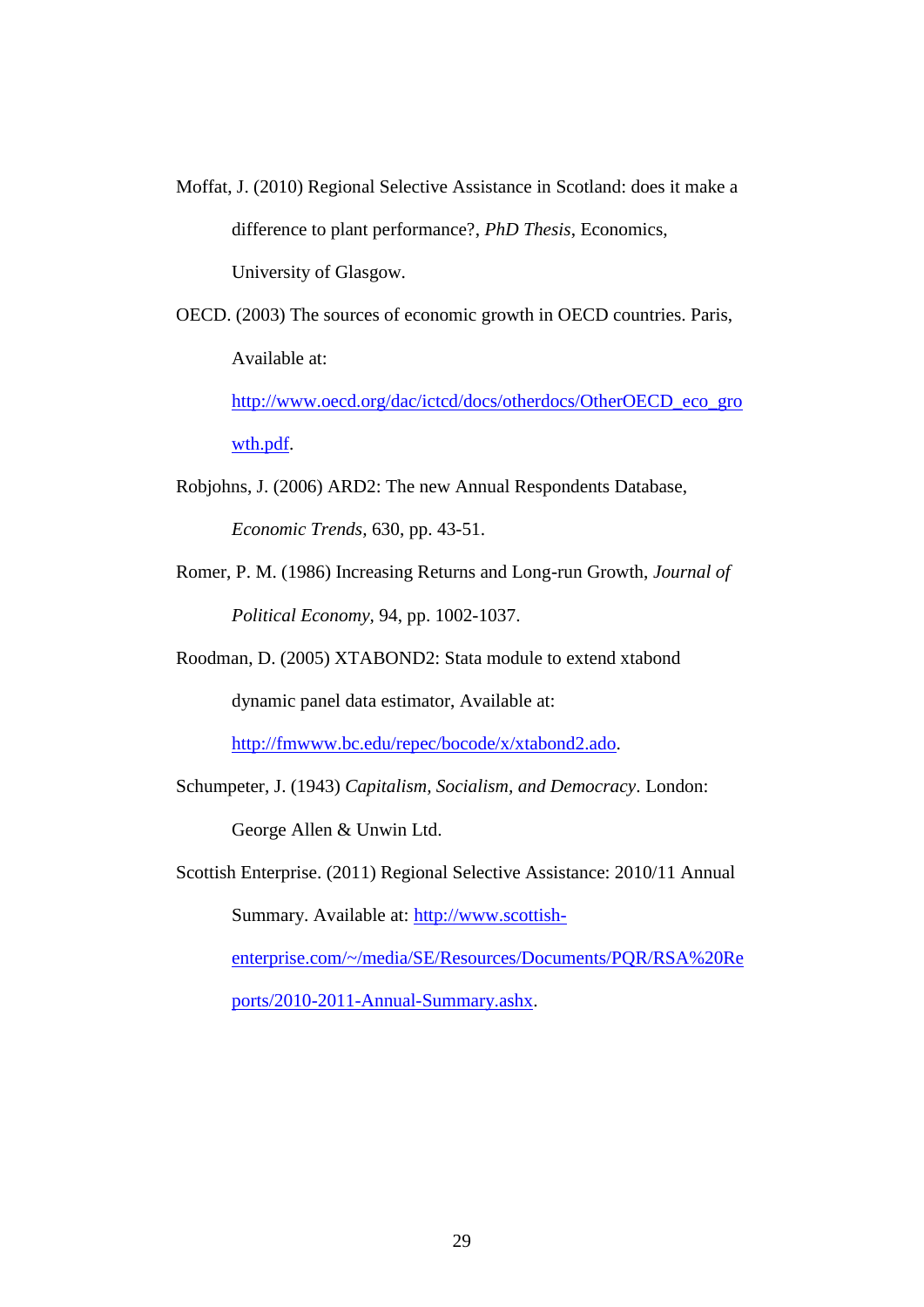- Van Beveren, I. (2007) Total factor productivity estimation: A practical review, LICOS Discussion Papers 18207, Katholieke Universiteit Leuven.
- Zhao, Z. (2004) Using Matching to Estimate Treatment Effects: Data Requirements, Matching Metrics, and Monte Carlo Evidence, *Review of Economics and Statistics,* 86, pp. 91-107.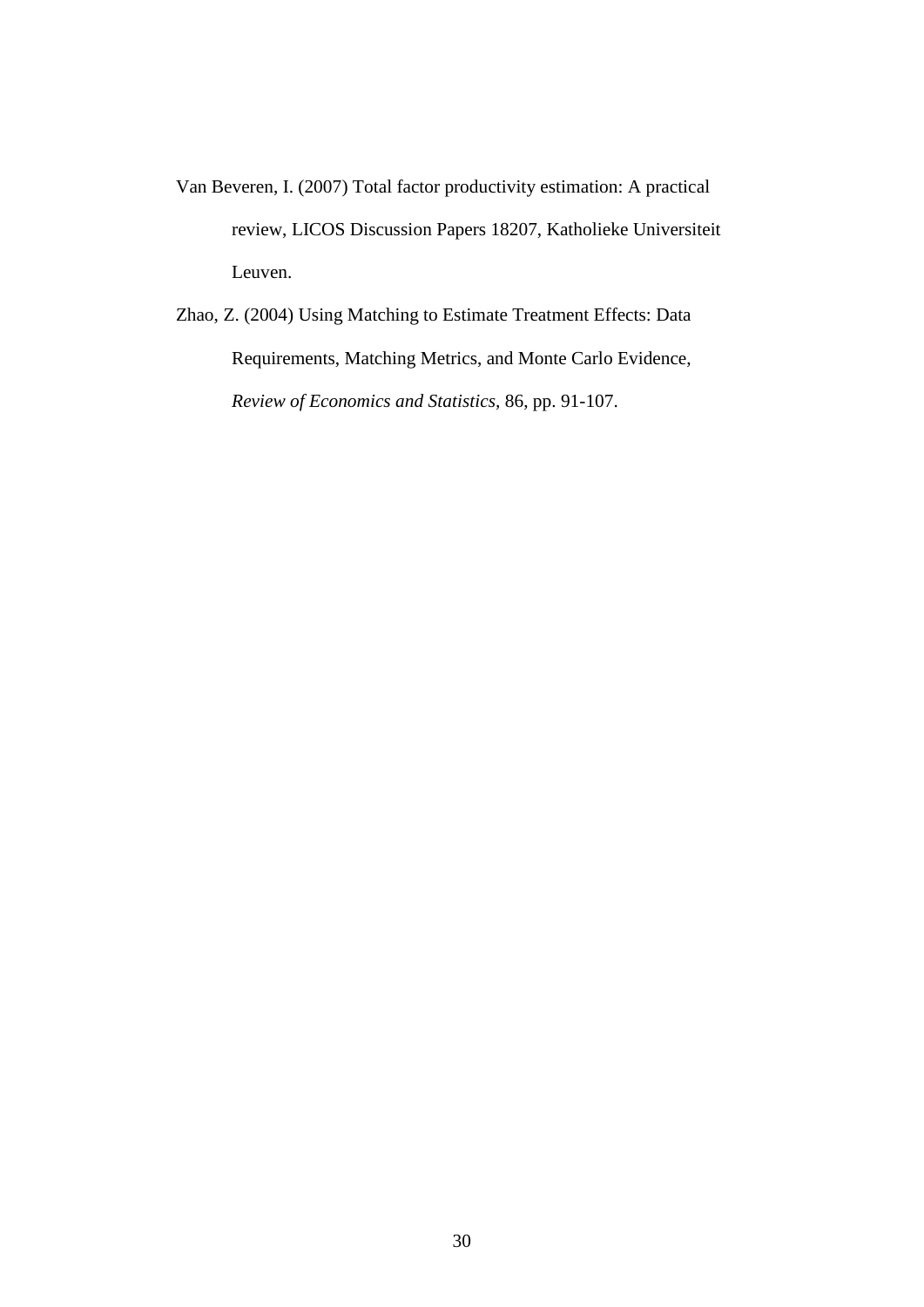# **Appendix**

Table A1 around here

Table A2 around here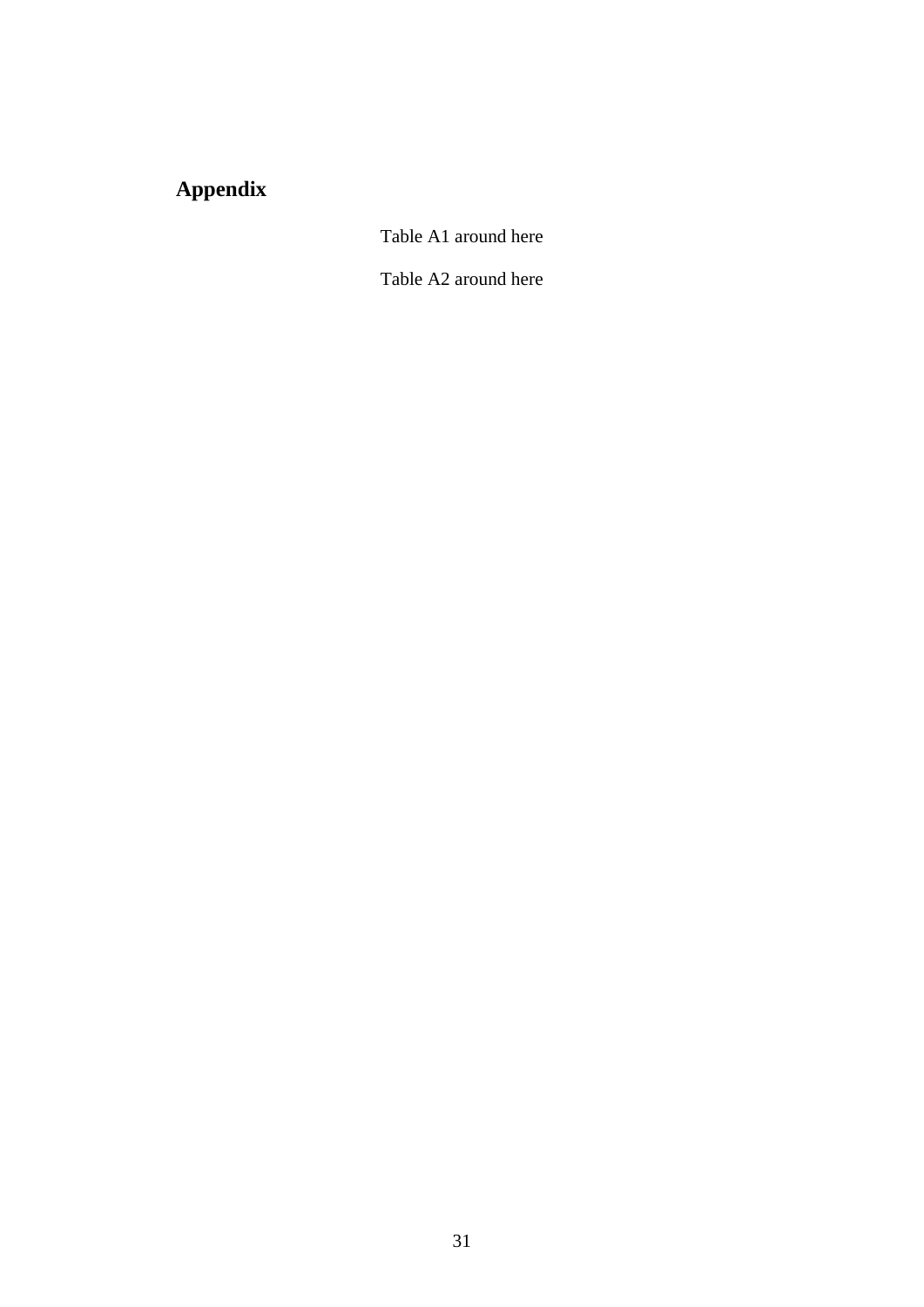|  |  | <b>Table 1.</b> Variable Definitions |
|--|--|--------------------------------------|
|--|--|--------------------------------------|

| Variable                           | Definition                                                                                                                            | Source       |
|------------------------------------|---------------------------------------------------------------------------------------------------------------------------------------|--------------|
| <b>RSA</b>                         | Dummy variable indicating whether the<br>plant received an RSA grant                                                                  | <b>SAMIS</b> |
| <b>Gross Value Added</b>           | Sales minus intermediate inputs (2000<br>prices)                                                                                      | ARD          |
| Employment                         | Number of employees within the plant                                                                                                  | <b>ARD</b>   |
| Capital                            | Plant & machinery capital stock (Harris<br>and Drinkwater, 2000, updated)                                                             | <b>ARD</b>   |
| Age                                | Age of plant in years                                                                                                                 | <b>ARD</b>   |
| Time                               | Time trend calculated from 1984 base year                                                                                             | <b>ARD</b>   |
| Herfindahl Index                   | Herfindahl index of industry concentration<br>(calculated at 4-digit SIC level)                                                       | <b>ARD</b>   |
| Local authority<br>industry share  | Share of (4-digit) SIC industry output<br>within local authority in which plant is<br>located for industry in which plant<br>operates | ARD          |
| Local authority<br>diversification | Number of (4-digit) SIC codes within local<br>authority in which plant is located                                                     | <b>ARD</b>   |
| <b>FDI</b>                         | Dummy variable indicating whether the<br>plant is owned by a foreign enterprise                                                       | <b>ARD</b>   |
| Single                             | Dummy variable indicating whether the<br>plant is a single-plant enterprise                                                           | ARD          |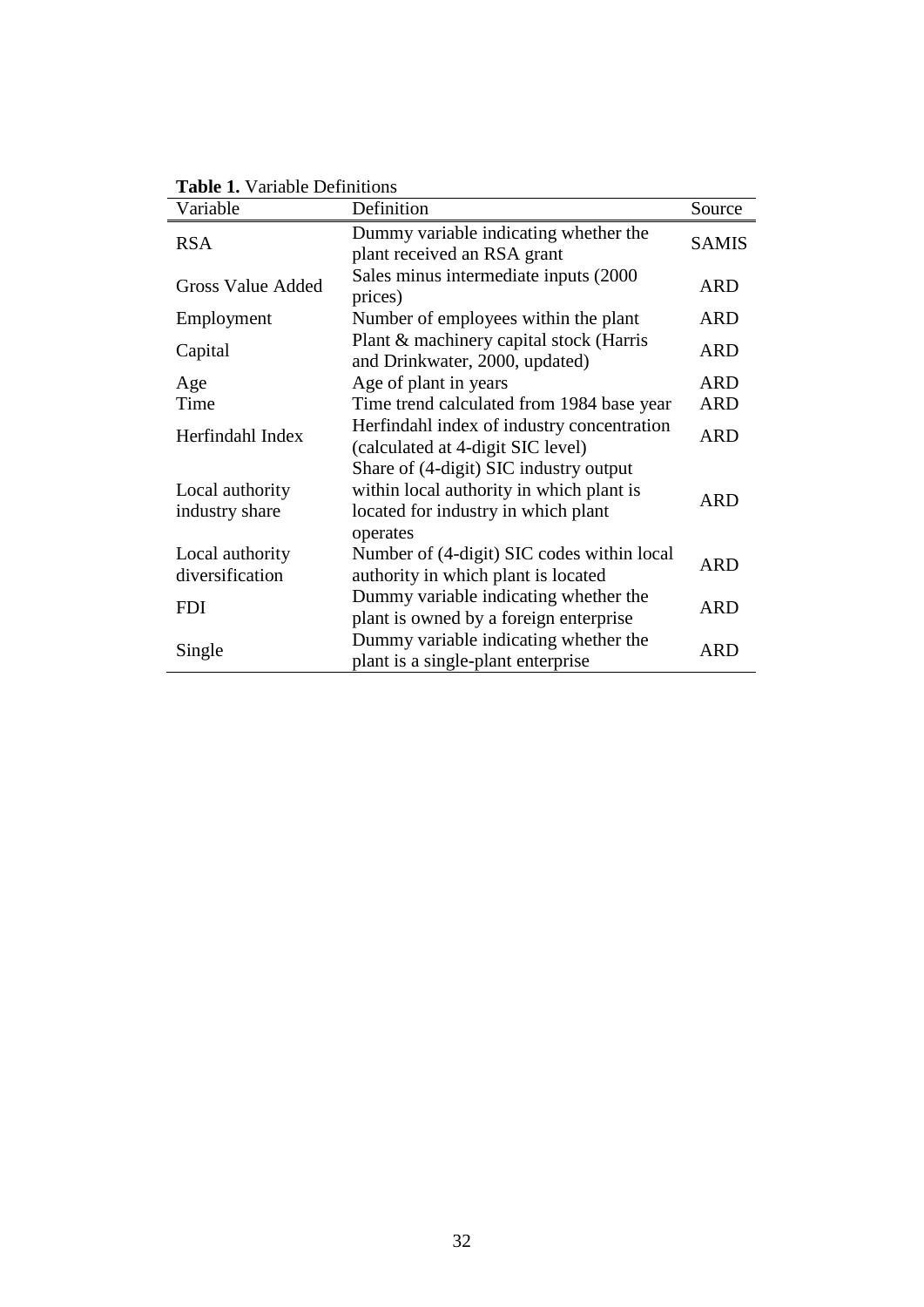| Sector                   | High-tech  |            | Medium high-tech |           | Medium low-tech |           |            | Low-tech  |  |
|--------------------------|------------|------------|------------------|-----------|-----------------|-----------|------------|-----------|--|
| Sample                   | Full       | Matched    | Full             | Matched   | Full            | Matched   | Full       | Matched   |  |
|                          | $2.09***$  | $-0.12$    | $1.68***$        | $-0.09$   | $1.90***$       | 0.00      | $1.50***$  | $-0.03$   |  |
| ln(Employment)           | (28.95)    | $(-1.58)$  | (33.69)          | $(-1.50)$ | (32.27)         | $(-0.05)$ | (44.62)    | $(-0.93)$ |  |
|                          | $2.61***$  | $-0.38***$ | $1.82***$        | $-0.08$   | $1.67***$       | 0.05      | $1.58***$  | $-0.05$   |  |
| In(Intermediate Inputs)  | (30.37)    | $(-3.44)$  | (32.44)          | $(-1.07)$ | (28.20)         | (0.70)    | (36.70)    | $(-1.02)$ |  |
|                          | $3.51***$  | $0.48***$  | $2.77***$        | $-0.06$   | $2.30***$       | 0.12      | $2.06***$  | $-0.09$   |  |
| ln(Capital)              | (30.20)    | (4.84)     | (31.65)          | $(-0.67)$ | (26.29)         | (1.28)    | (33.35)    | $(-1.53)$ |  |
|                          | 4.99***    | 4.83       | $-0.10***$       | $-0.04$   | $-0.30***$      | 0.07      | 5.45***    | 5.58      |  |
| ln(Herfindahl Index)     | (3.25)     | $(-1.47)$  | $(-4.02)$        | $(-1.16)$ | $(-10.49)$      | (1.70)    | $(-6.27)$  | (0.61)    |  |
| ln(Local Authority       | $1.05***$  | 0.34       | $0.27***$        | 0.05      | $0.18***$       | 0.02      | $1.55***$  | 1.27      |  |
| <b>Industry Share</b> )  | (9.15)     | $(-1.50)$  | (6.30)           | (1.08)    | (5.29)          | (0.52)    | (9.73)     | $(-0.84)$ |  |
| In(Local Authority       | $-0.33***$ | $0.12***$  | $-0.10***$       | 0.02      | $-0.10***$      | 0.04      | $-0.10***$ | $0.01***$ |  |
| Diversification)         | $(-12.35)$ | (3.25)     | $(-4.19)$        | (0.82)    | $(-4.70)$       | (1.08)    | $(-3.05)$  | (0.34)    |  |
|                          | $0.66***$  | $0.39***$  | $0.67***$        | 0.03      | $0.55***$       | 0.02      | $0.50***$  | 0.00      |  |
| ln(Age)                  | (18.48)    | (9.02)     | (23.37)          | (0.89)    | (18.97)         | (0.57)    | (25.38)    | $(-0.15)$ |  |
|                          | $0.21***$  | $-0.10***$ | $0.08***$        | 0.02      | $0.16***$       | $-0.03$   | $0.11***$  | $-0.01$   |  |
| Single                   | (11.12)    | $(-2.75)$  | (5.62)           | (1.10)    | (10.84)         | $(-1.14)$ | (11.69)    | $(-0.82)$ |  |
| <b>FDI</b>               | $0.31***$  | $0.05**$   | $0.16***$        | 0.00      | $0.09***$       | 0.01      | $0.08***$  | $0.02*$   |  |
|                          | (16.48)    | (2.03)     | (11.55)          | $(-0.09)$ | (7.78)          | (0.40)    | (11.45)    | (1.73)    |  |
|                          | $0.50***$  | $-0.74*$   | $0.87***$        | 0.11      | 0.33            | 0.33      | $0.44***$  | $0.47**$  |  |
| Time                     | (1.95)     | $(-2.42)$  | (4.40)           | (0.41)    | (1.56)          | (1.16)    | (3.17)     | (2.55)    |  |
| Number of RSA Grants     | 89         |            |                  | 86<br>87  |                 |           |            | 196       |  |
| 'Treated' Observations   | 746        |            | 1,129            |           | 937             |           | 2,198      |           |  |
| 'Untreated' Observations | 2,799      | 388        | 8,198            | 825       | 9,964           | 758       | 24,494     | 1,844     |  |

**Table 2.** Difference in variable means for RSA-assisted and non-RSA assisted plants for different sectors, Scottish manufacturing 1984-2005

\*/\*\*/\*\*\* denotes significance at the 90/95/99% levels

t-statistics are in parentheses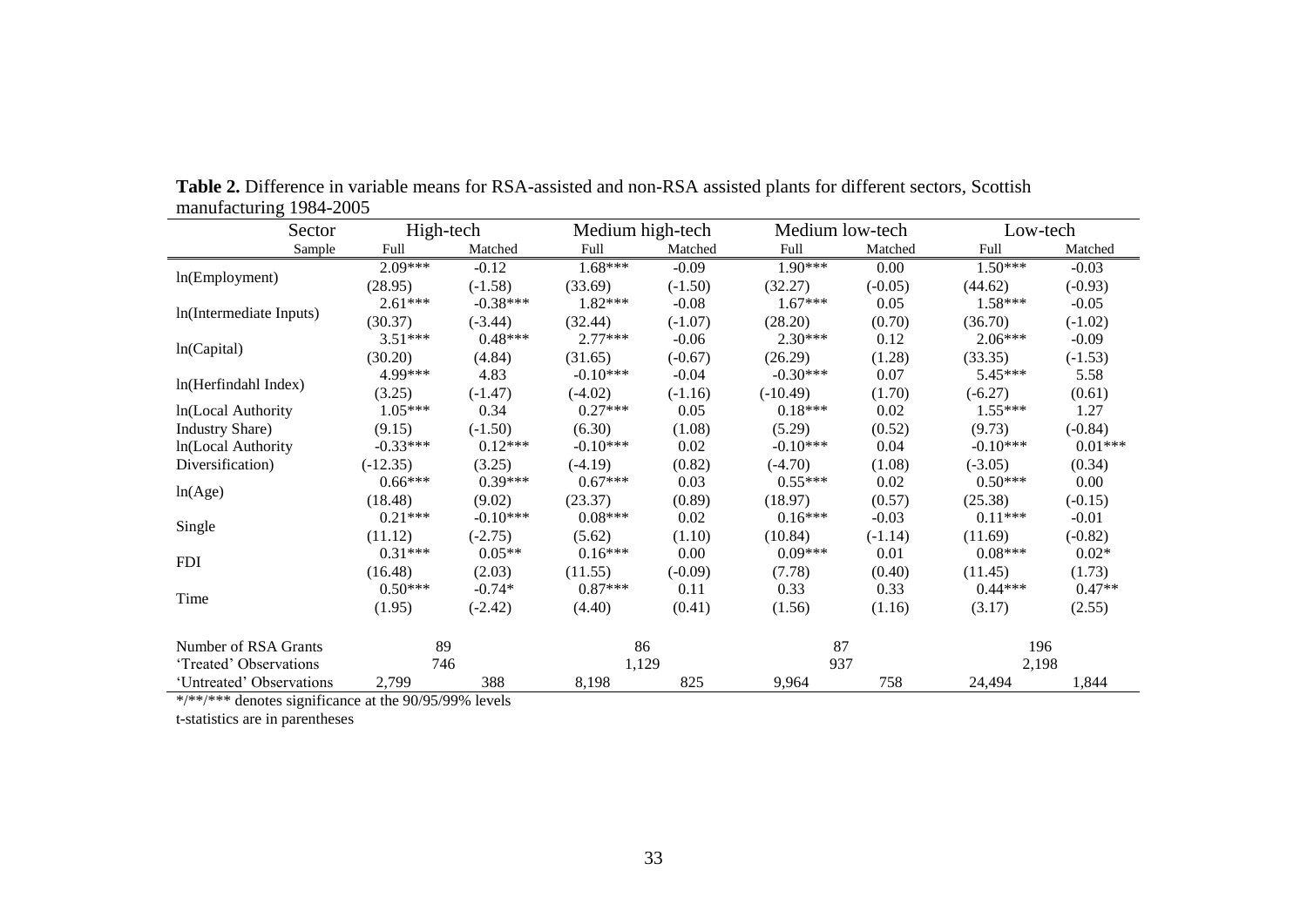| Sector                  | High-tech                 | Medium      | Medium      | Low-tech    |  |
|-------------------------|---------------------------|-------------|-------------|-------------|--|
|                         |                           | high-tech   | low-tech    |             |  |
|                         | $0.401***$                | $0.371***$  | $0.412***$  | $0.278***$  |  |
| ln(Employment)          | (0.102)                   | (0.116)     | (0.111)     | (0.068)     |  |
| In(Intermediate         | $0.579***$                | $0.565***$  | $0.647***$  | $0.743***$  |  |
| Inputs)                 | (0.088)                   | (0.081)     | (0.083)     | (0.058)     |  |
|                         | 0.005                     | 0.055       | $-0.029$    | $-0.029$    |  |
| ln(Capital)             | (0.079)                   | (0.062)     | (0.033)     | (0.036)     |  |
|                         | $-0.004$                  | 0.009       | 0.013       | $0.018*$    |  |
| ln(Herfindahl Index)    | (0.036)                   | (0.021)     | (0.015)     | (0.010)     |  |
| In(Local Authority      | 0.011                     | 0.010       | 0.018       | 0.009       |  |
| <b>Industry Share</b> ) | (0.029)                   | (0.021)     | (0.019)     | (0.009)     |  |
| In(Local Authority      | 0.007                     | 0.006       | $-0.037*$   | $-0.003$    |  |
| Diversification)        | (0.046)                   | (0.035)     | (0.019)     | (0.011)     |  |
|                         | 0.012                     | $-0.051$    | 0.027       | 0.041       |  |
| ln(Age)                 | (0.113)                   | (0.082)     | (0.051)     | (0.059)     |  |
|                         | $-0.026$                  | $-0.012$    | $-0.011$    | $-0.050$    |  |
| Single                  | (0.042)                   | (0.024)     | (0.038)     | (0.037)     |  |
| <b>FDI</b>              | 0.112                     | $0.071*$    | 0.028       | $0.105***$  |  |
|                         | (0.075)                   | (0.040)     | (0.039)     | (0.034)     |  |
|                         | $0.034***$                | $-0.001$    | 0.003       | $-0.001$    |  |
| Time                    | (0.006)                   | (0.004)     | (0.003)     | (0.003)     |  |
|                         | $-0.019$                  | $-0.029$    | $-0.034*$   | $-0.044***$ |  |
| <b>RSA</b>              | (0.045)                   | (0.023)     | (0.018)     | (0.015)     |  |
|                         |                           |             |             |             |  |
| AR(1)                   | $-2.175**$                | $-4.289***$ | $-3.526***$ | $-4.123***$ |  |
| AR(2)                   | $-0.241$                  | $-1.690*$   | $-1.957*$   | $-0.139$    |  |
| Hansen test             | 59.78                     | 56.53       | 68.46       | 57.12       |  |
| Observations            | 1,134                     | 1,954       | 1,695       | 4,042       |  |
| and a standard          | $1.41 - 0.00/1050/1000/1$ |             |             |             |  |

**Table 3.** Estimated parameters from estimation of an augmented production function using a matched sample, Scottish manufacturing 1984-2005

\*/\*\*/\*\*\* denotes significance at the 90%/95%/99% level

Standard errors are in parentheses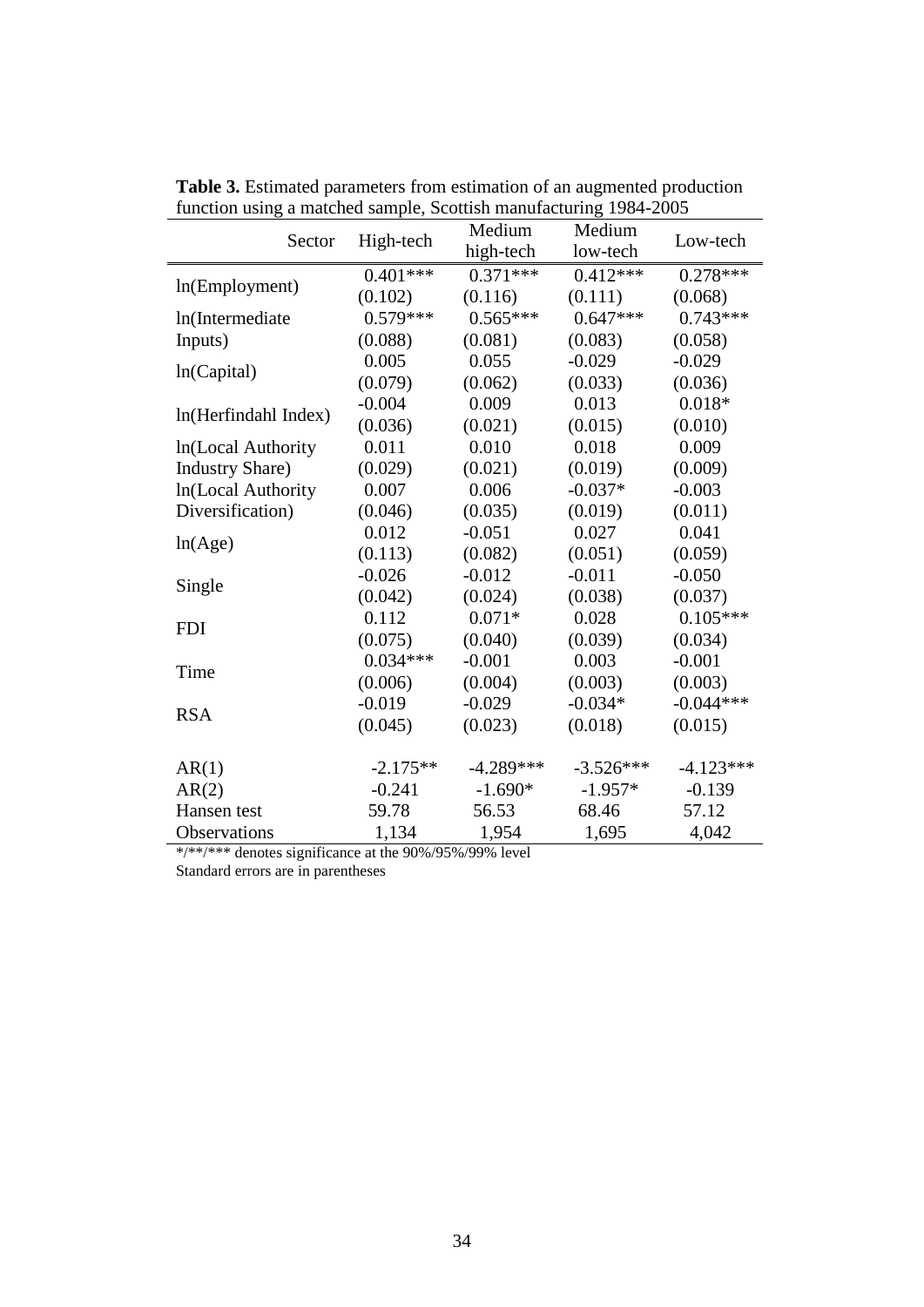| Sector                  | High-Tech  | Medium      | Medium      | Low-tech    |  |
|-------------------------|------------|-------------|-------------|-------------|--|
|                         |            | high-tech   | low-tech    |             |  |
|                         | $0.393***$ | $0.369***$  | $0.412***$  | $0.279***$  |  |
| ln(Employment)          | (0.105)    | (0.119)     | (0.112)     | (0.069)     |  |
| In(Intermediate         | $0.584***$ | $0.567***$  | $0.646***$  | $0.743***$  |  |
| Inputs)                 | (0.088)    | (0.082)     | (0.083)     | (0.058)     |  |
|                         | $-0.005$   | 0.055       | $-0.031$    | $-0.031$    |  |
| ln(Capital)             | (0.072)    | (0.063)     | (0.034)     | (0.036)     |  |
| ln(Herfindahl Index)    | $-0.001$   | 0.009       | 0.014       | $0.018*$    |  |
|                         | (0.036)    | (0.021)     | (0.015)     | (0.010)     |  |
| In(Local Authority      | 0.013      | 0.010       | 0.019       | 0.010       |  |
| <b>Industry Share</b> ) | (0.029)    | (0.021)     | (0.019)     | (0.009)     |  |
| In(Local Authority      | 0.002      | 0.006       | $-0.037*$   | $-0.003$    |  |
| Diversification)        | (0.045)    | (0.035)     | (0.020)     | (0.011)     |  |
|                         | 0.021      | $-0.050$    | 0.031       | 0.045       |  |
| ln(Age)                 | (0.099)    | (0.082)     | (0.054)     | (0.059)     |  |
|                         | $-0.028$   | $-0.012$    | $-0.012$    | $-0.052$    |  |
| Single                  | (0.042)    | (0.024)     | (0.038)     | (0.037)     |  |
| <b>FDI</b>              | 0.070      | $0.067*$    | 0.041       | $0.121***$  |  |
|                         | (0.071)    | (0.040)     | (0.038)     | (0.039)     |  |
| Time                    | $0.033***$ | $-0.001$    | 0.003       | $-0.001$    |  |
|                         | (0.006)    | (0.004)     | (0.003)     | (0.003)     |  |
|                         | $-0.044$   | $-0.031$    | $-0.030$    | $-0.041***$ |  |
| <b>RSA</b>              | (0.047)    | (0.025)     | (0.019)     | (0.015)     |  |
| <b>RSA x FDI</b>        | 0.073      | 0.005       | $-0.016$    | $-0.026$    |  |
|                         | (0.080)    | (0.042)     | (0.045)     | (0.037)     |  |
|                         |            |             |             |             |  |
| AR(1)                   | $-2.127**$ | $-4.279***$ | $-3.518***$ | $-4.116***$ |  |
| AR(2)                   | $-0.252$   | $-1.691$    | $-1.961$    | $-0.160$    |  |
| <b>Hansen Test</b>      | 59.55      | 56.58       | 69.05       | 56.89       |  |
| Observations            | 1,134      | 1,954       | 1,695       | 4,042       |  |

**Table 4.** Estimated parameters from estimation of an augmented production function using a matched sample including interaction between RSA and FDI, Scottish manufacturing, 1984-2005

\*/\*\*/\*\*\* denotes significance at the 90%/95%/99% level

Standard errors are in parentheses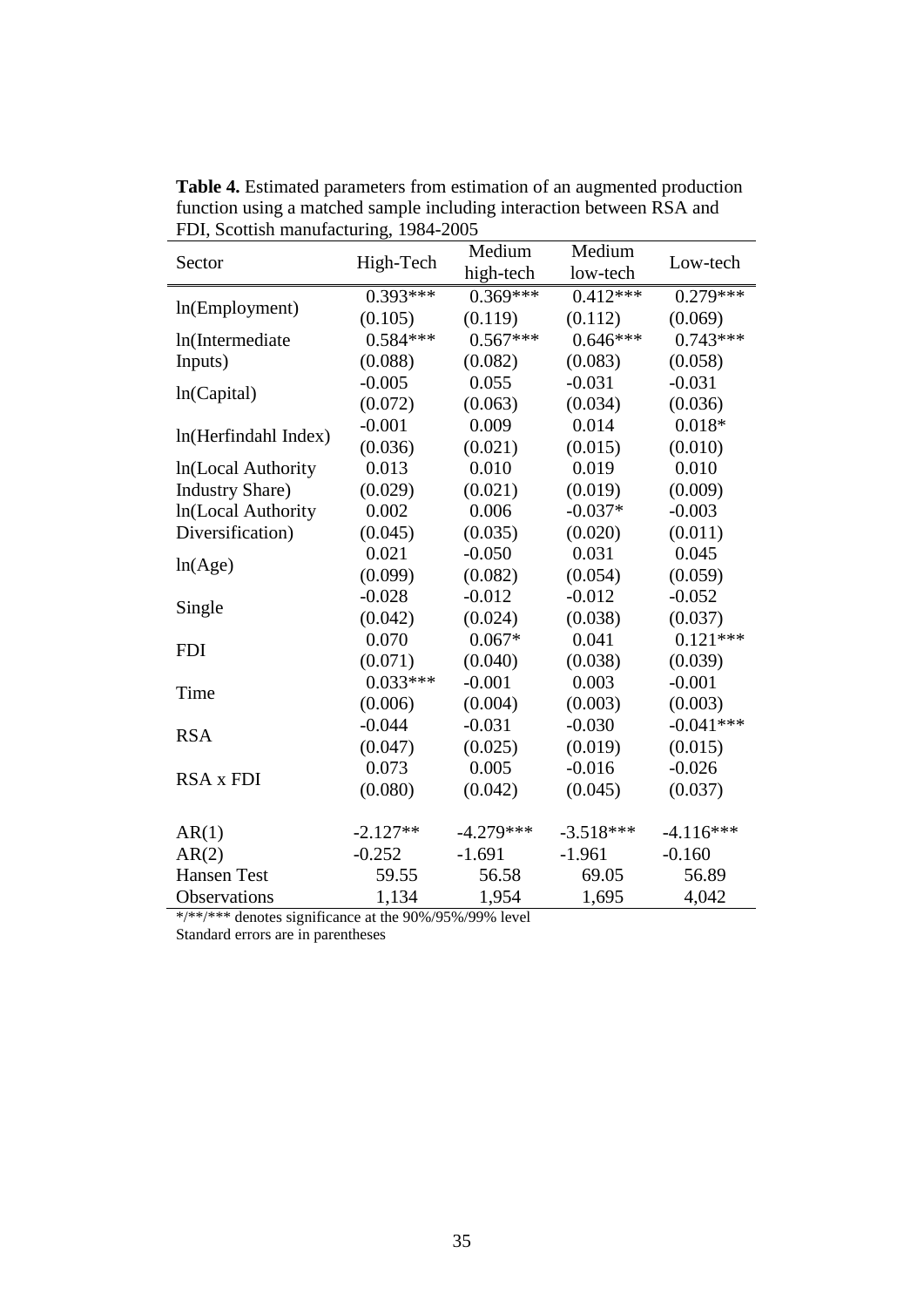Figure 1. Estimated impact of receipt of an RSA grant on TFP using an RSA dummy that takes the value of one for 1 to 33 years after receipt of the grant, Scottish Manufacturing, 1984-2005



Squares denote that the coefficient is statistically significant at the 10% level Note that the SAMIS database contains information on RSA recipients back to 1972.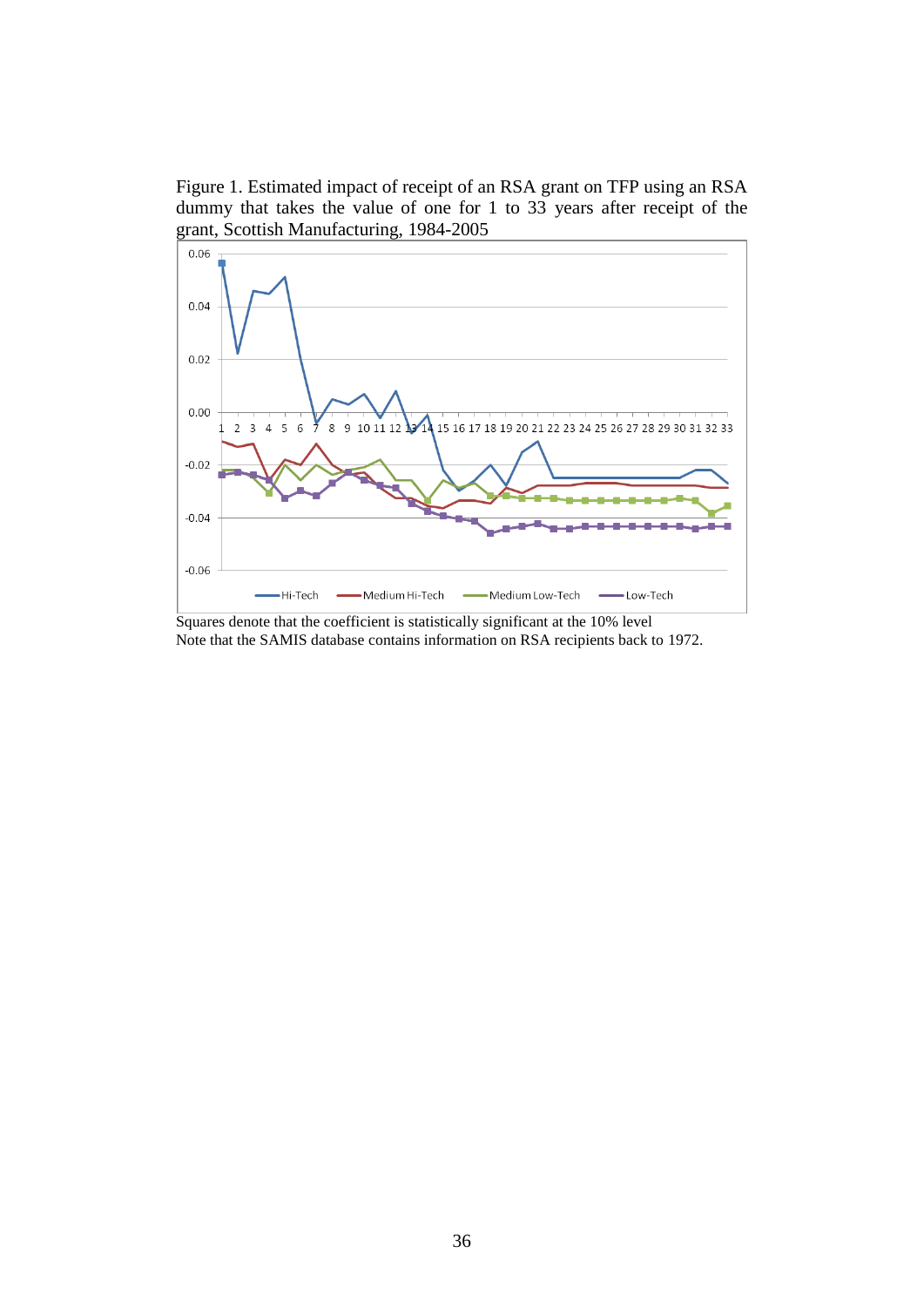|                                                                     | High-Tech          |            |         | Medium High-Tech   |            |         | Medium Low-Tech    |            |         | Low-Tech           |            |         |
|---------------------------------------------------------------------|--------------------|------------|---------|--------------------|------------|---------|--------------------|------------|---------|--------------------|------------|---------|
|                                                                     | Non-<br><b>RSA</b> | <b>RSA</b> | Total   | Non-<br><b>RSA</b> | <b>RSA</b> | Total   | Non-<br><b>RSA</b> | <b>RSA</b> | Total   | Non-<br><b>RSA</b> | <b>RSA</b> | Total   |
| Ln(Gross Output)                                                    | 7.56               | 9.98       | 8.07    | 7.40               | 9.18       | 7.62    | 7.14               | 8.84       | 7.28    | 7.39               | 8.91       | 7.51    |
| Ln(Employment)                                                      | 3.50               | 5.59       | 3.94    | 3.11               | 4.80       | 3.32    | 2.77               | 4.67       | 2.94    | 3.27               | 4.77       | 3.39    |
| Ln(Intermediate Inputs)                                             | 6.98               | 9.59       | 7.53    | 6.77               | 8.59       | 6.99    | 6.55               | 8.22       | 6.70    | 6.75               | 8.33       | 6.88    |
| Ln(Capital)                                                         | 4.82               | 8.33       | 5.56    | 4.48               | 7.25       | 4.82    | 4.72               | 7.02       | 4.92    | 4.78               | 6.84       | 4.95    |
| Ln(Herfindahl Index)                                                | $-2.54$            | $-2.44$    | $-2.52$ | $-2.72$            | $-2.84$    | $-2.74$ | $-2.51$            | $-2.83$    | $-2.54$ | $-2.67$            | $-2.78$    | $-2.68$ |
| Ln(Local Authority<br><b>Industry Share</b> )<br>Ln(Local Authority | $-0.82$            | $-0.23$    | $-0.70$ | $-1.15$            | $-0.88$    | $-1.11$ | $-1.32$            | $-1.13$    | $-1.30$ | $-0.90$            | $-0.65$    | $-0.88$ |
| Diversification)                                                    | 2.73               | 2.40       | 2.66    | 2.75               | 2.66       | 2.73    | 2.54               | 2.43       | 2.53    | 2.53               | 2.48       | 2.53    |
| Ln(Age)                                                             | 2.27               | 2.93       | 2.41    | 2.31               | 2.98       | 2.39    | 2.43               | 2.97       | 2.48    | 2.50               | 3.00       | 2.54    |
| Single                                                              | 0.27               | 0.48       | 0.32    | 0.29               | 0.37       | 0.30    | 0.22               | 0.37       | 0.23    | 0.24               | 0.36       | 0.25    |
| <b>FDI</b>                                                          | 0.27               | 0.58       | 0.33    | 0.25               | 0.41       | 0.27    | 0.12               | 0.21       | 0.13    | 0.09               | 0.17       | 0.10    |
| Time                                                                | 11.53              | 12.03      | 11.64   | 11.50              | 12.37      | 11.61   | 11.45              | 11.78      | 11.47   | 11.17              | 11.61      | 11.20   |
| Observations                                                        | 2,799              | 746        | 3,545   | 8,198              | 1,129      | 9,327   | 9,964              | 937        | 10,901  | 24,494             | 2,198      | 26,692  |

**Table A1.** Mean of logged variables for non-RSA and RSA plants, Scottish manufacturing 1984-2005